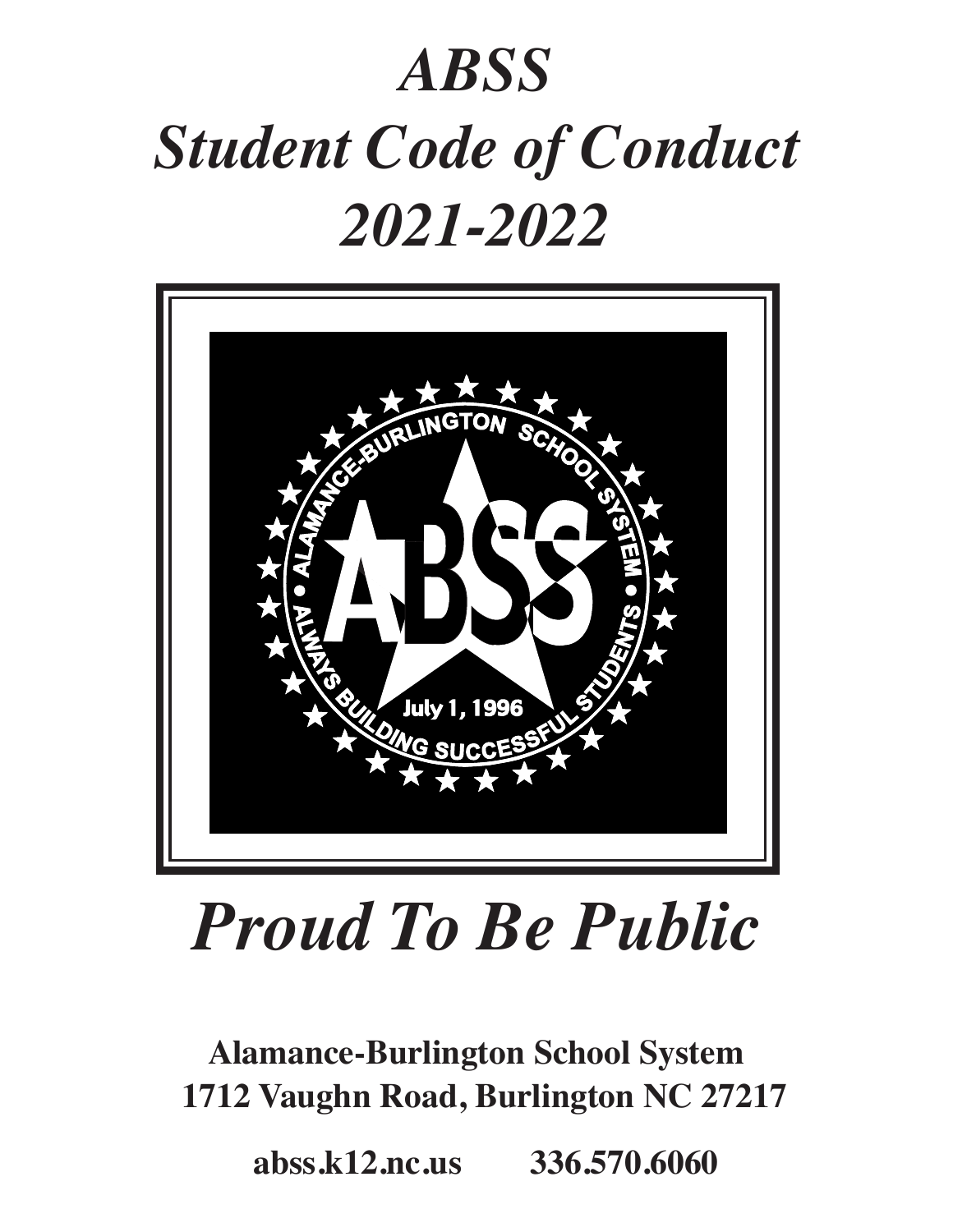**ABSS Early College at ACC** 1247 Jimmie Kerr Road Graham, NC 27253 336.506.4001  **Alamance Virtual School** 612 Apple Street Burlington, NC 27215 336.570.6134  **Alexander Wilson Elementary** 2518 NC 54 Graham, NC 27253 336.578.1366  **Altamahaw-Ossipee Elementary** 2832 N. NC 87 Elon, NC 27244 336.538.6030  **Audrey W. Garrett Elementary** 3224 Old Hillsborough Road Mebane, NC 27302 919.563.2088  **B. Everett Jordan Elementary** 5827 Church Road Graham, NC 27253 336.376.3673  **Broadview Middle** 2229 Broadview Drive Burlington, NC 27217 336.570.6195  **Career and Technical Education Center** 2550 Buckingham Road Burlington, NC 27217 336.570.6092  **E. M. Holt Elementary** 4751 S. NC 62 Burlington, NC 27215 336.570.6420  **E. M. Yoder Elementary** 301 N. Charles Street Mebane, NC 27302 919.563.3722  **Eastern High** 4040 Mebane Rogers Road Mebane, NC 27302 919.563.5991  **Eastlawn Elementary** 502 N. Graham-Hopedale Road Burlington, NC 27217 336.570.6180  **Elon Elementary** 720 Walker Avenue Elon, NC 27244 336.538.6000

## **ABSS School Directory Listing**

 **Graham High** 903 Trollinger Road Graham, NC 27253 336.570.6440  **Graham Middle** 311 E. Pine Street Graham, NC 27253 336.570.6460  **Grove Park Elementary** 141 Trail One Burlington, NC 27215 336.570.6115  **Harvey R. Newlin Elementary** 316 Carden Street Burlington, NC 27215 336.570.6125  **Haw River Elementary** 701 E. Main Street Haw River, NC 27258 336.578.0177  **Hawfields Middle** 1951 S. NC 119 Mebane, NC 27302 919.563.5303  **Highland Elementary** 3720 Bonnar Bridge Parkway Burlington, NC 27215 336.538.8700  **Hillcrest Elementary** 1714 W. Davis Street Burlington, NC 27215 336.570.6120  **Hugh M. Cummings High** 2200 N. Mebane Street Burlington, NC 27217 336.570.6100  **Marvin B. Smith Elementary** 2235 Delaney Drive Burlington, NC 27215 336.570.6140  **North Graham Elementary** 1025 Trollinger Road Graham, NC 27253 336.578.2272  **Pleasant Grove Elementary** 2847 Pleas. Gr. Union Sch. Rd. Burlington, NC 27217 336.421.3701

 **R. Homer Andrews Elementary** 2630 Buckingham Road Burlington, NC 27217 336.570.6170  **Ray Street Academy** 609 Ray Street Graham, NC 27253 336.570.6644  **South Graham Elementary** 320 Ivey Road Graham, NC 27253 336.570.6520  **South Mebane Elementary** 600 S. Third Street Mebane, NC 27302 919.563.6905  **Southern High** 631 Southern High School Road Graham, NC 27253 336.570.6400  **Southern Middle** 771 Southern High School Road Graham, NC 27253 336.570.6500  **Sylvan Elementary** 7718 Sylvan Road Snow Camp, NC 27349 336.376.3350  **Turrentine Middle** 1710 Edgewood Avenue Burlington, NC 27215 336.570.6150  **Walter M. Williams High** 1307 S. Church Street Burlington, NC 27215 336.570.6161  **Western High** 1731 N. NC 87 Elon, NC 27244 336.538.6020  **Western Middle** 2100 Eldon Drive Elon, NC 27244 336.538.6010  **Woodlawn Middle** 3970 Mebane Rogers Road Mebane, NC 27302 919.563.3222

#### **The Alamance-Burlington School System is an equal opportunity institution.**

#### **Student Nondiscrimination Statement**

The Alamance-Burlington School System does not discriminate on the basis of race, color, national origin, sex or disability. If anyone feels that discrimination has occurred on the basis of any of the above, he/she should contact:

> Dr. Angela Bost, Deputy Superintendent of Student Learning Dr. Todd Thorpe, Assistant Superintendent of Operations

**Alamance-Burlington School System Board of Education Allison Gant, Chair, Tony Rose, Vice Chair, Sandy Ellington-Graves, Ryan Bowden, Patsy Simpson, Wayne Beam**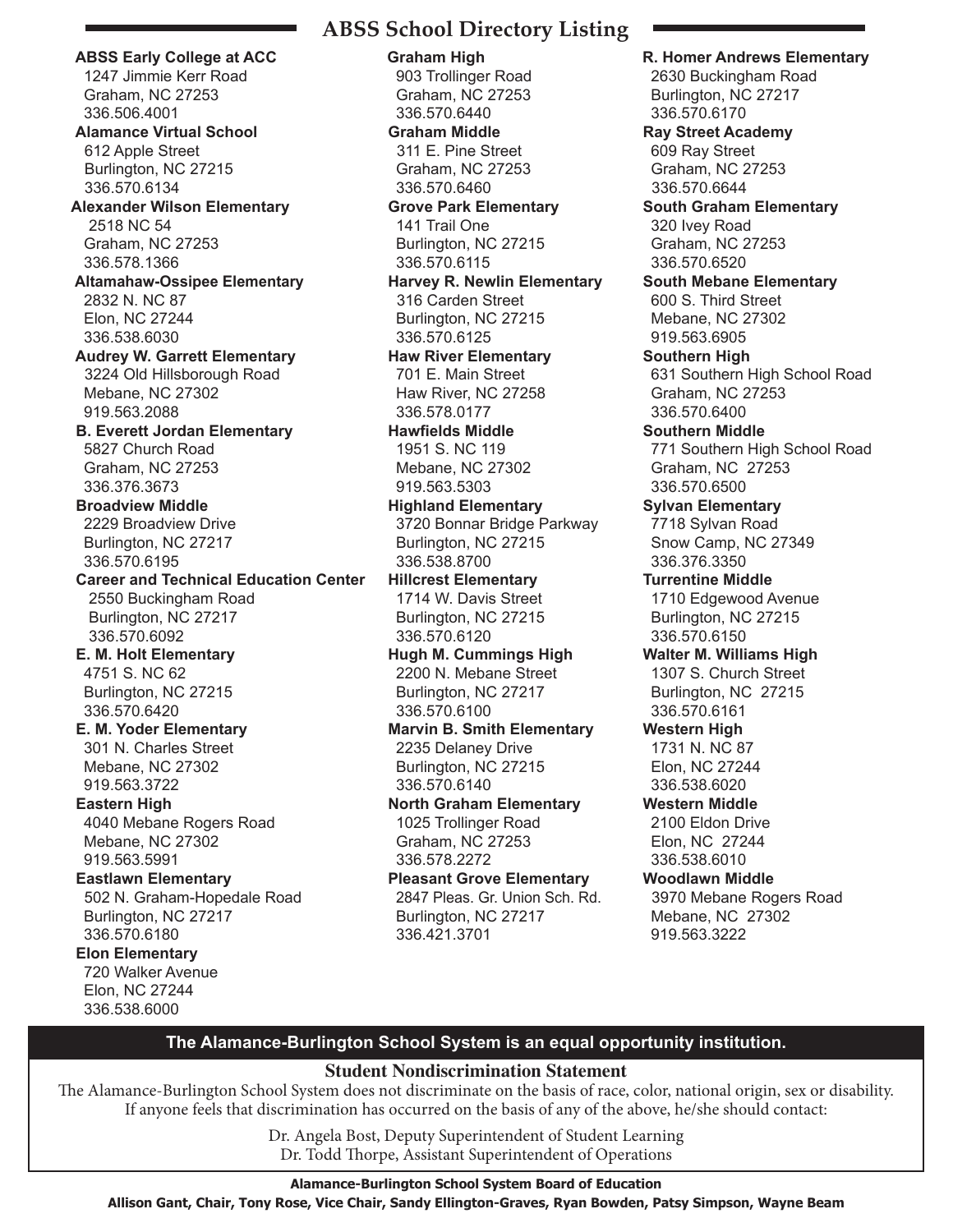## Table of Contents

| *Addendum to Student Code of Conduct for Rule 1: Face Coverings - see pg 25* |  |
|------------------------------------------------------------------------------|--|
|                                                                              |  |
|                                                                              |  |
| 4342-A Search Based on Individual Reasonable Suspicion  12                   |  |
|                                                                              |  |
|                                                                              |  |
|                                                                              |  |
|                                                                              |  |
|                                                                              |  |
|                                                                              |  |
|                                                                              |  |
|                                                                              |  |
|                                                                              |  |
|                                                                              |  |
|                                                                              |  |
|                                                                              |  |
| North Carolina High School Athletic Association Eligibility Regulation  21   |  |
|                                                                              |  |
|                                                                              |  |
|                                                                              |  |
|                                                                              |  |
|                                                                              |  |
|                                                                              |  |
|                                                                              |  |
|                                                                              |  |
|                                                                              |  |
|                                                                              |  |
|                                                                              |  |
|                                                                              |  |
|                                                                              |  |
|                                                                              |  |
|                                                                              |  |
|                                                                              |  |
|                                                                              |  |
|                                                                              |  |
|                                                                              |  |
|                                                                              |  |
|                                                                              |  |
|                                                                              |  |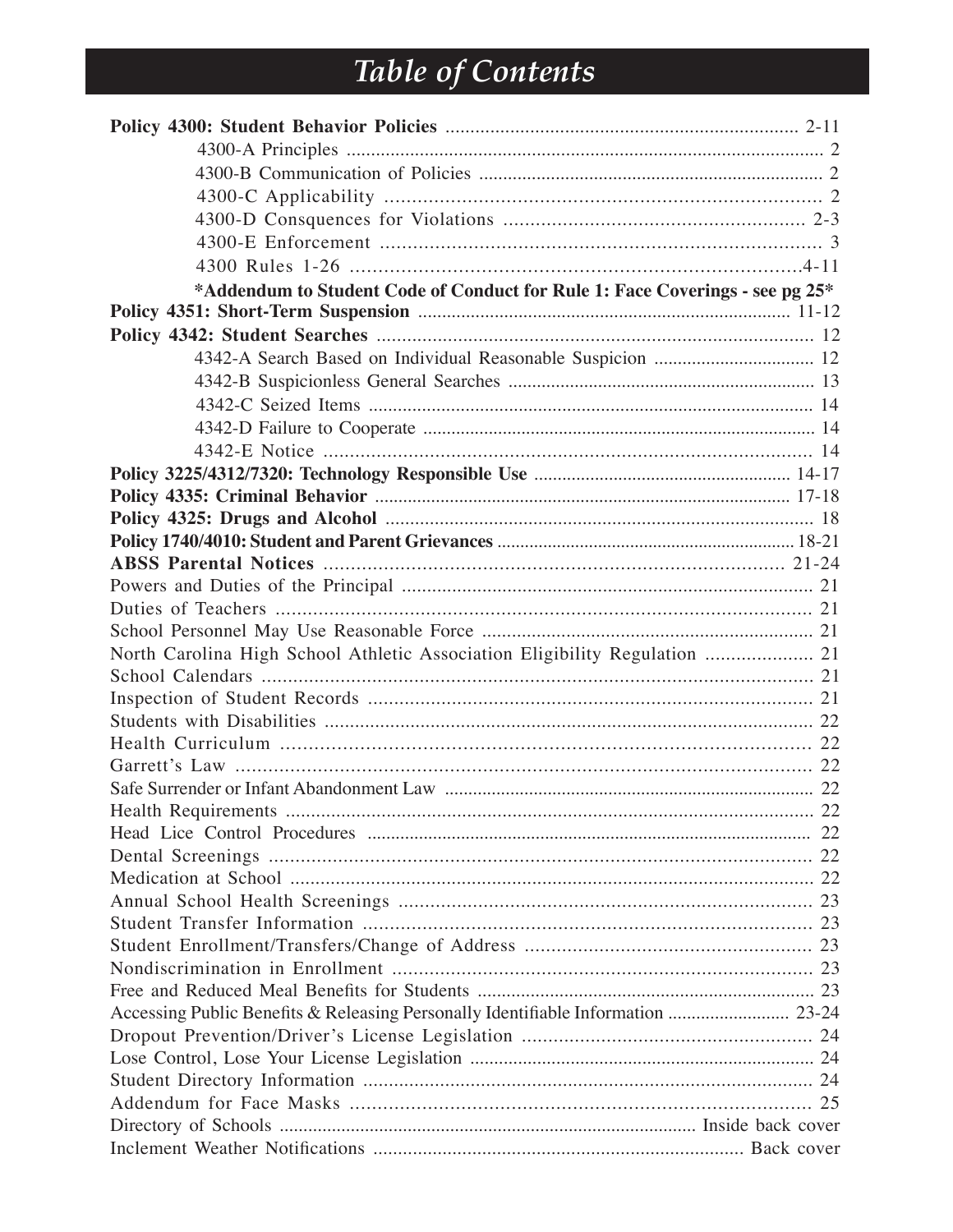## **4300 STUDENT BEHAVIOR POLICIES**

All decisions related to student behavior are guided by the board's educational objective to teach responsibility and respect for cultural and ideological differences and by the board's commitment to creating safe, orderly, and inviting schools. Student behavior policies are provided in order to establish **(1)** expected standards of student behavior; **(2)** principles to be followed in managing student behavior; **(3)** consequences for prohibited behavior or drug/alcohol policy violations; and **(4)** required procedures for addressing misbehavior.

## **A. PRINCIPLES**

The reasons for managing student behavior are to (1) create an orderly environment in which students can learn; **(2)** teach expected standards of behavior; **(3)** help students learn to accept the consequences of their behavior; and **(4)** provide students with the opportunity to develop self-control. The following principles apply in managing student behavior.

- 1. Student behavior management strategies will complement other efforts to create a safe, orderly, and inviting environment.
- 2. Positive behavioral interventions will be employed as appropriate to improve student behavior.
- 3. Responsibility, integrity, civility, and other standards of behavior will be integrated into the curriculum.
- 4. Disruptive behavior in the classroom will not be tolerated.
- 5. Consequences for unacceptable behavior will be designed to help a student learn to comply with rules, to be respectful, to accept responsibility for his or her behavior, and to develop self-control.
- 6. Strategies and consequences will be age and developmentally appropriate.

## **B. COMMUNICATION OF POLICIES**

Board policies related to student behavior are codified mainly in the 4300 series. The superintendent shall incorporate information from such policies into a Code of Student Conduct that notifies students of the behavior expected of them, conduct that may subject them to discipline, and the range of disciplinary measures that may be used by school officials. At the discretion of the superintendent, the Code of Student Conduct may include additional rules needed to implement the board's student behavior policies. Each school shall create a student behavior management plan that will elaborate further on processes for addressing student misbehavior and the use of intervention strategies and consequences (see policy 4302, School Plan for Management of Student Behavior). The Code of Student Conduct must incorporate by reference any additional student behavior standards, prohibited conduct, or disciplinary measures identified in individual school behavior plans developed in accordance with policy 4302, provided such measures are consistent with law and board policy. The Code of Student Conduct must not impose mandatory long-term suspension or expulsion for specific violations unless otherwise provided in state or federal law.

At the beginning of each school year, principals shall make available to each student and parent all of the following: **(1)** the Code of Student Conduct; **(2)** any board policies related to behavior that are not part of the Code of Conduct; **(3)** any related administrative procedures; **(4)** any additional discipline-related information from the school's student behavior management plan, including behavior standards, prohibited conduct, or disciplinary measures; and **(5)** any other school rules. This information must be available at other times upon request and must be made available to students enrolling during the school year and their parents.

For the purpose of board policies related to student behavior, all references to "parent" include a parent, a legal guardian, a legal custodian, or another caregiver adult authorized to enroll a student under policy 4120, Domicile or Residence Requirements.

## **C. APPLICABILITY**

Students must comply with the Code of Student Conduct in the following circumstances:

- 1. while in any school building or on any school premises before, during, or after school hours;
- 2. while on any bus or other vehicle as part of any school activity;
- 3. while waiting at any school bus stop;
- 4. during any school-sponsored activity or extracurricular activity;
- 5. when subject to the authority of school employees; and

6. at any place or time when the student's behavior has or is reasonably expected to have a direct and immediate impact on the orderly and efficient operation of the schools or the safety of individuals in the school environment.

## **D. CONSEQUENCES FOR VIOLATIONS**

**2** school's behavior management plan *(see policy 4302, School Plan for Management of Student Behavior)*.Violations of the Code of Student Conduct must be dealt with in accordance with the guidelines established in the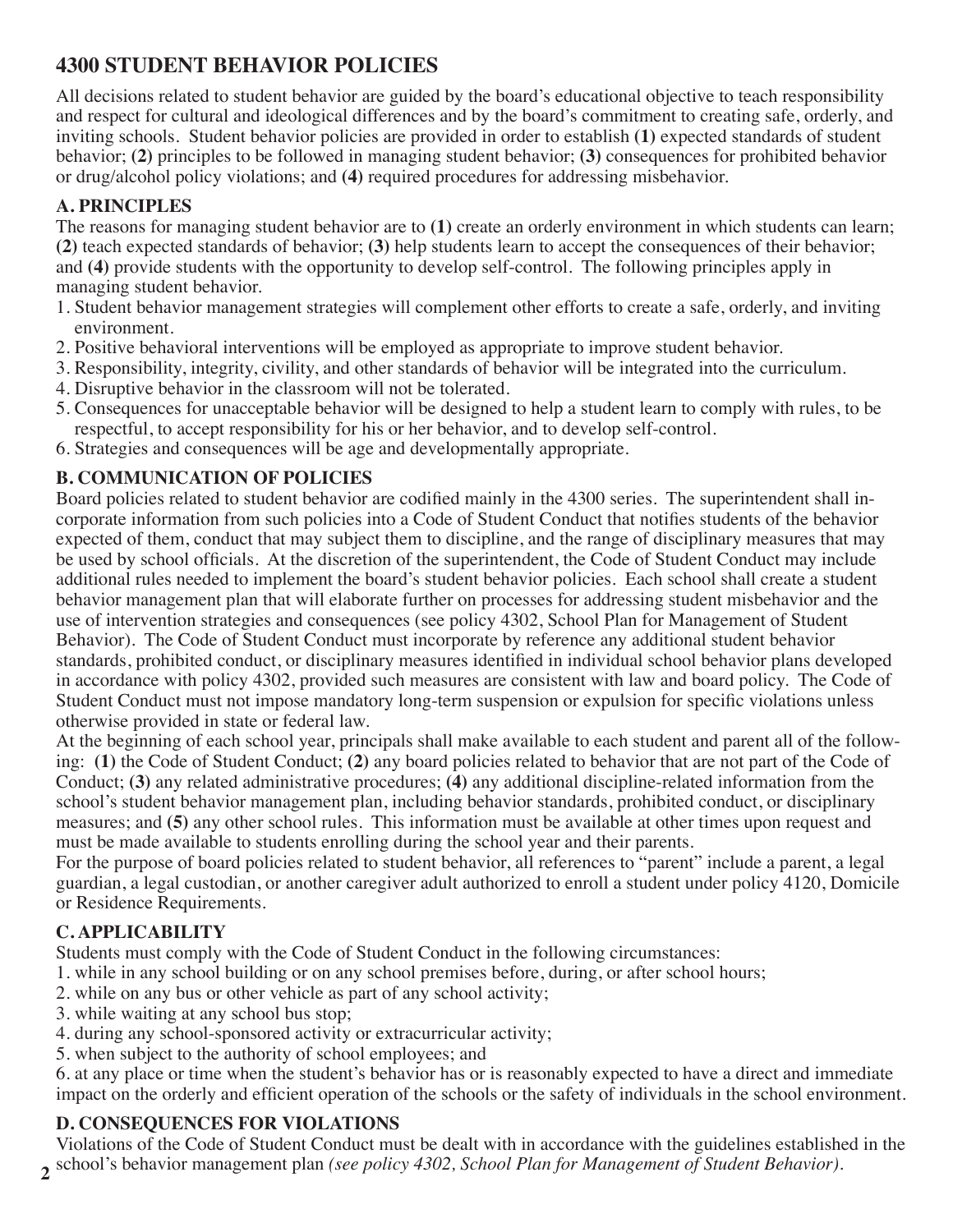#### **1. Minor Violations**

Minor violations of the Code of Student Conduct are those less severe infractions involving a lower degree of dangerousness and harm. Examples of minor violations include the use of inappropriate or disrespectful language, noncompliance with a staff directive, dress code violations, and minor physical altercations that do not involve a weapon or an injury. Aggravating circumstances, however, may justify treating an otherwise minor violation as a serious violation.

Minor violations of the Code of Student Conduct may result in disciplinary measures or responses up to and including short-term suspension. Further information regarding the procedures for short-term suspensions is provided in policy 4351, Short-Term Suspension. Other disciplinary measures or responses may include, but are not limited to, the following:

**a.** parental involvement, such as conferences;

**b.** isolation or time-out for short periods of time;

**c.** removal from the classroom for a portion of the school day;

**d.** behavior improvement agreements;

**e.** instruction in conflict resolution and anger management;

**f.** peer mediation;

- **g.** individual or small group sessions with the school counselor;
- **h.** academic intervention;
- **i.** in-school suspension;
- **j.** detention before and/or after school or on Saturday (requires notice to the student's parent 24 hours in advance);

**k.** confiscation of student property that disrupts the learning environment (such property may be reclaimed by the student's parent when attending a conference with a school official unless such property is dangerous contraband, such as drugs or weapons, that is turned over to law enforcement officials); **l.** community service;

**m.** restitution for property taken, damaged, or destroyed;

**n.** exclusion from graduation ceremonies;

**o.** exclusion from extracurricular activities;

- **p.** suspension from bus privileges;
- **q.** withdrawal of other school privileges;
- **r.** referral to the student assistance team to development strategies to addressed a student's chronic discipline problems; and
- **s.** placement in an alternative learning program or school.

\The parent or guardian is responsible for transportation that may be required to carry out a consequence. With the exception of suspension from bus privileges, if a parent or guardian is unable to provide transportation, another consequence will be substituted.

#### **2. Serious Violations**

Serious violations of the Code of Student Conduct may result in any of the consequences that may be imposed for minor violations. Violations that constitute criminal behavior may also be reported to law enforcement (see policy 4335, Criminal Behavior). In addition, serious violations that threaten to substantially disrupt the educational environment may result in long-term suspension, and serious violations that threaten the safety of students, school employees, or school visitors may result in long-term suspension or expulsion. Certain violations involving firearms or explosive devices may result in a 365-day suspension. Further information regarding the standards and procedures for long-term suspensions, 365-day suspensions and expulsions is provided in policies 4351, Short-Term Suspension, and 4353, Long-Term Suspension, 365-Day Suspension, Expulsion. (See also policy 4333, Weapons, Bomb Threats, Terrorist Threats, and Clear Threats to Safety, for information regarding 365-day suspensions for certain violations involving firearms or explosive devices.)

#### **E. ENFORCEMENT**

The superintendent is responsible for supervising the enforcement of the Code of Student Conduct to ensure that school disciplinary policies are uniformly and fairly applied throughout the school system.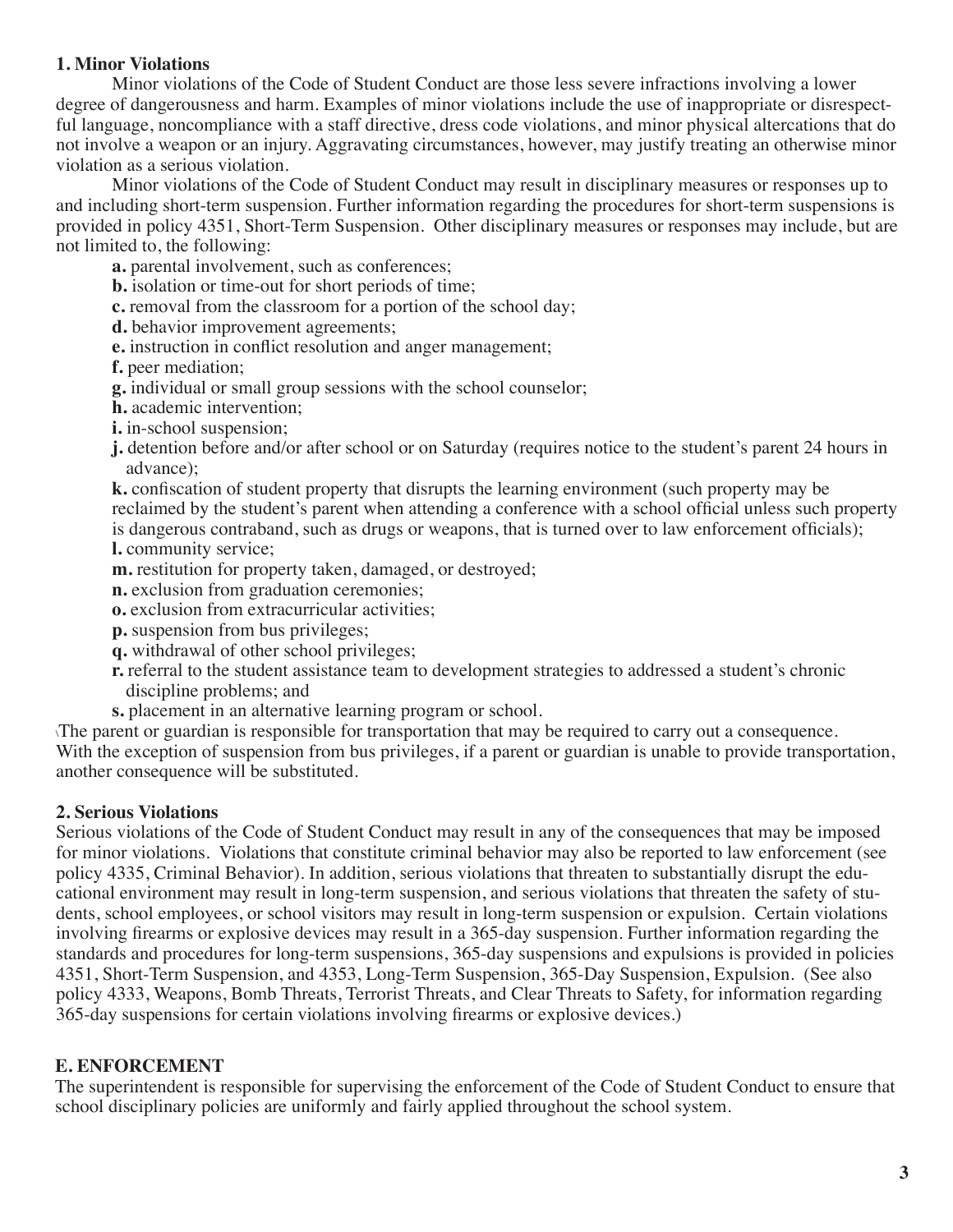## **4300 STUDENT BEHAVIOR POLICIES**

The following rules for conduct apply to all students and violation of the rules will result in the disciplinary consequences described. The Principal is granted the authority to exercise good judgment and apply a greater or lesser consequence than those stated.

#### **Rule 1: Noncompliance with Directives from Principals, Teachers and Other School Personnel**

Students shall comply with classroom rules and the directives of all school personnel at all times while a student is under the authority of school personnel.

#### **Consequences**

*Elementary - Ranging from in-school disciplinary action up to 3 days OSS Middle School - Ranging from in-school disciplinary action up to 10 days OSS High School - Ranging from in-school disciplinary action up to 10 days OSS*

#### **\*Addendum to Student Code of Conduct for Rule 1: Face Coverings - see pg25\***

#### **Rule 2: Dress Code**

The appearance of any young person is primarily the responsibility of that individual and his/her parents. Each student is expected to maintain an appearance that is neither distracting to other students nor disruptive to the educational environment and healthy climate of the schools.

*Headwear:* No hats, bandanas or other types of headgear or sunglasses may be worn in the building.

*Clothing:* Student dress and grooming should meet minimum standards of hygiene and be presentable for the educational environment. No clothing may be worn which is provocative, revealing, profane, vulgar or obscene; which endangers the health or safety of the student or others; or which might reasonably be expected to cause substantial disruption or material interference with school activities.

Examples of prohibited dress or appearance include, but are not limited to, exposed undergarments; sagging pants; excessively short or tight garments; bare midriff shirts; strapless shirts; attire with messages or illustrations that are lewd, indecent or vulgar or that advertise any kind of product or service not permitted by law to minors; see-through clothing; attire that exposes cleavage; any adornment such as chains or spikes that could reasonably be perceived as a weapon; and any symbols, styles or attire associated with intimidation, violence, or violent groups about which students at a particular school have been notified. Individual schools may adopt more specific dress codes, consistent with this policy. Reasonable accommodations shall be made on the basis of religious beliefs or medical conditions. For a first offense, students will be given a warning and required to change clothes.

#### **Consequences**

*Elementary - In-school disciplinary action Middle School - Ranging from in-school disciplinary action up to 3 days OSS High School - Ranging from in-school disciplinary action up to 3 days OSS*

#### **Rule 3: Integrity**

Students shall not cheat, lie, plagiarize, falsify notes or other documents, or provide false information to school officials with regard to any report card, attendance matter, grades or progress reports, discipline matters or any other school business. Students should also refer to the **Internet Acceptable Use Policy** for rules governing integrity and the use of electronic resources.

*Cheating* is producing academic work by means of dishonesty or deceit. *Plagiarism* is copying the language, structure, or idea of another and representing it as one's own work. *Falsification* is the verbal or written statement of any untruth, including forged signatures or other forgeries.

**Consequences**

*Elementary - In-school disciplinary action and possible zero on assignment*

*Middle School - Ranging from in-school disciplinary action up to 5 days OSS and possible zero on assignment High School - Ranging from in-school disciplinary action up to 10 days OSS and possible zero on assignment*

#### **Rule 4: Trespassing**

No student shall be on the campus of any school except the one to which the student is assigned during the school day without the knowledge and consent of the officials of that school. Students who loiter at any school after the close of the school day will be considered trespassers. If the student does not leave when instructed to do so, he/ she may be prosecuted. A student under suspension from school is trespassing if he/she appears on the property of any school or at any school sponsored activity during the suspension period without the express permission of the

**4** principal.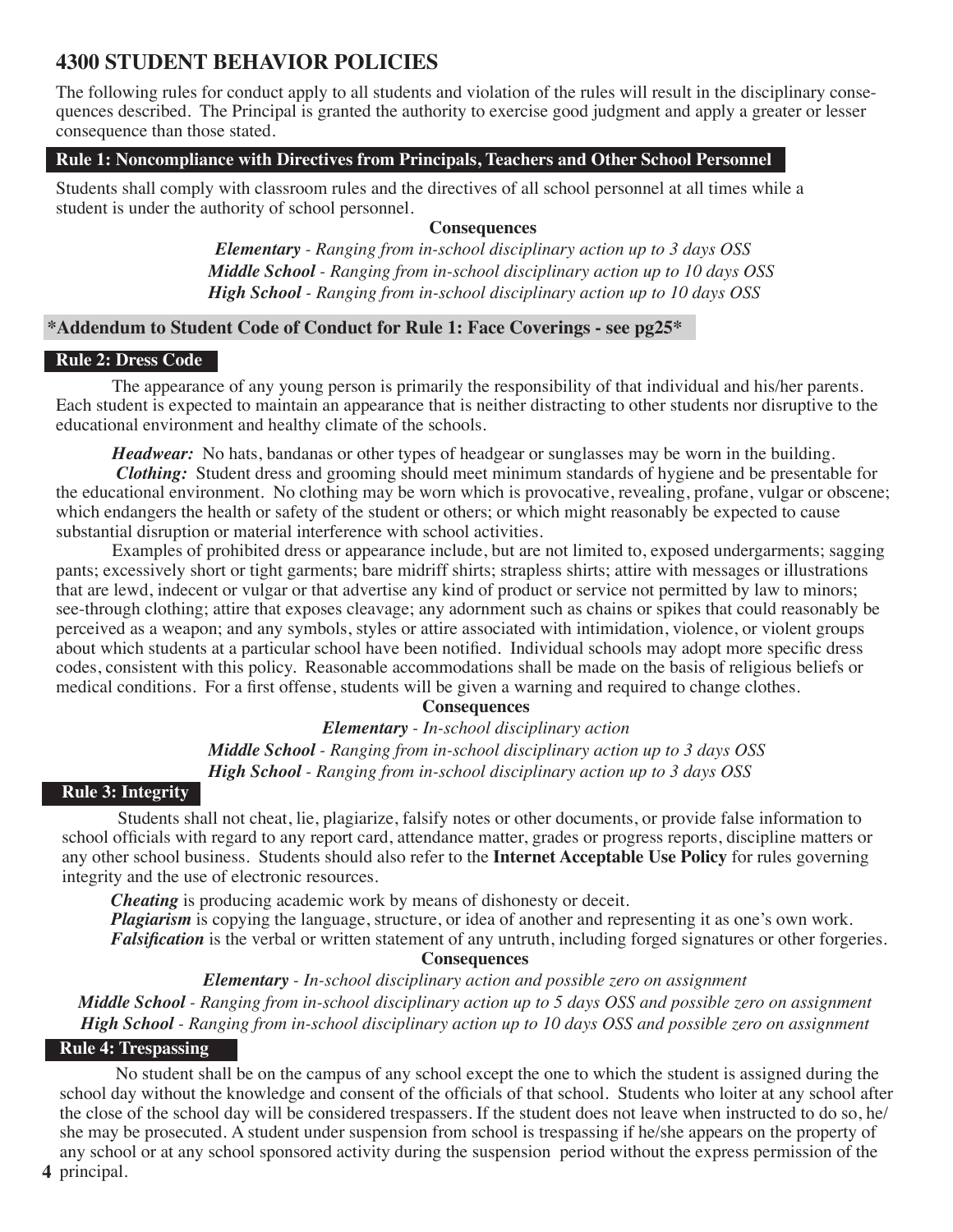#### **Rule 4: Trespassing** *con't*

#### **Consequences**

*Elementary - Ranging from in-school disciplinary action up to 1 day OSS Middle School - Ranging from in-school disciplinary action up to 10 days OSS. Law enforcement may be contacted. High School - Ranging from in-school disciplinary action up to 10 days OSS. Law enforcement may be contacted.*

#### **Rule 5: Attendance**

Every student is expected to be in full-time attendance in his/her assigned classes and to arrive at class on time, except in instances of absences considered excusable under state and local board policy.

#### **Consequences**

#### *Elementary - In-school disciplinary action*

*Middle School - Truant from school/specific classes- Ranging from in-school disciplinary action up to 2 days OSS High School - Truant from school/specific classes- Ranging from in-school disciplinary action up to 2 days OSS* 

#### **Rule 6: Inappropriate Interpersonal Behavior**

Students shall conduct their personal and social relationships according to acceptable community standards. Inappropriate public displays of affection or other sexual conduct are not allowed.

#### **Consequences**

*Elementary - In-school disciplinary action Middle School - Ranging from in-school disciplinary action up to 10 days OSS High School - Ranging from in-school disciplinary action up to 10 days OSS*

#### **Rule 7: Use of Tobacco Products**

Students shall not use or possess any tobacco product at any time in any building, facility, or vehicle owned, leased, rented or chartered by the Alamance-Burlington Schools, on any school grounds and property – including athletic fields and parking lots – owned leased, rented or chartered by the Alamance-Burlington Schools, or at any school-sponsored or school-related event on-campus or off-campus or at any other time when students are subject to the authority of school personnel. **See also Board Policy 5155, which defines "tobacco product".** Administrators are encouraged to provide students with information about the negative health effects of tobacco use and opportunities for treatment of tobacco addiction.

#### **Consequences**

*Elementary - Confiscation. Ranging from in-school disciplinary action up to 1 day OSS. Referral for counseling. Middle School - Confiscation. Ranging from in-school disciplinary action up to 2 days OSS. Referral for counseling where appropriate.*

*High School - Confiscation. Ranging from in-school disciplinary action up to 5 days OSS. Referral for counseling where appropriate.*

#### **Rule 8: Electronic Devices**

Except as permitted by this policy, no student shall use, display, transmit or have in the "on" position on school property or any wireless communication device or personal entertainment device, including but not ]necessarily limited to, cell phones, pagers, two-way radios, CD/ MP3 players, and electronic games, or any laser pointer or similar devices during the instructional day. All electronic devices used or possessed in violation of this policy will be confiscated and a parent is required to attend a conference in order to gain possession of the item. In the event of multiple violations of this policy, the principal may prohibit the student from possessing the device on school premises. This rule does not apply to personal vehicles.

#### **Consequences**

*Elementary - In-school disciplinary action and confiscation of device. Middle School - Confiscation of device, ranging from in-school disciplinary action up to 5 days OSS. High School - Confiscation of device, ranging from in-school disciplinary action up to 5 days OSS.*

#### **Rule 9: Bus Misbehavior**

Students, at all times while riding a school bus or other school-owned or operated vehicle, shall observe the directives of the driver and/or vehicle safety monitor. The following conduct is specifically prohibited and may result in revocation of school system provided transportation privileges: delaying the bus schedule, refusing to obey the driver's instructions, tampering with or willfully damaging the school vehicle, getting off at an unauthorized stop, distracting the driver's attention by participating in disruptive behavior while the vehicle is in operation, throwing objects from the bus, failing to observe and obey safety regulations, willfully trespassing on a school-owned or operated vehicle or violating any other Code of Conduct rule while on the school bus.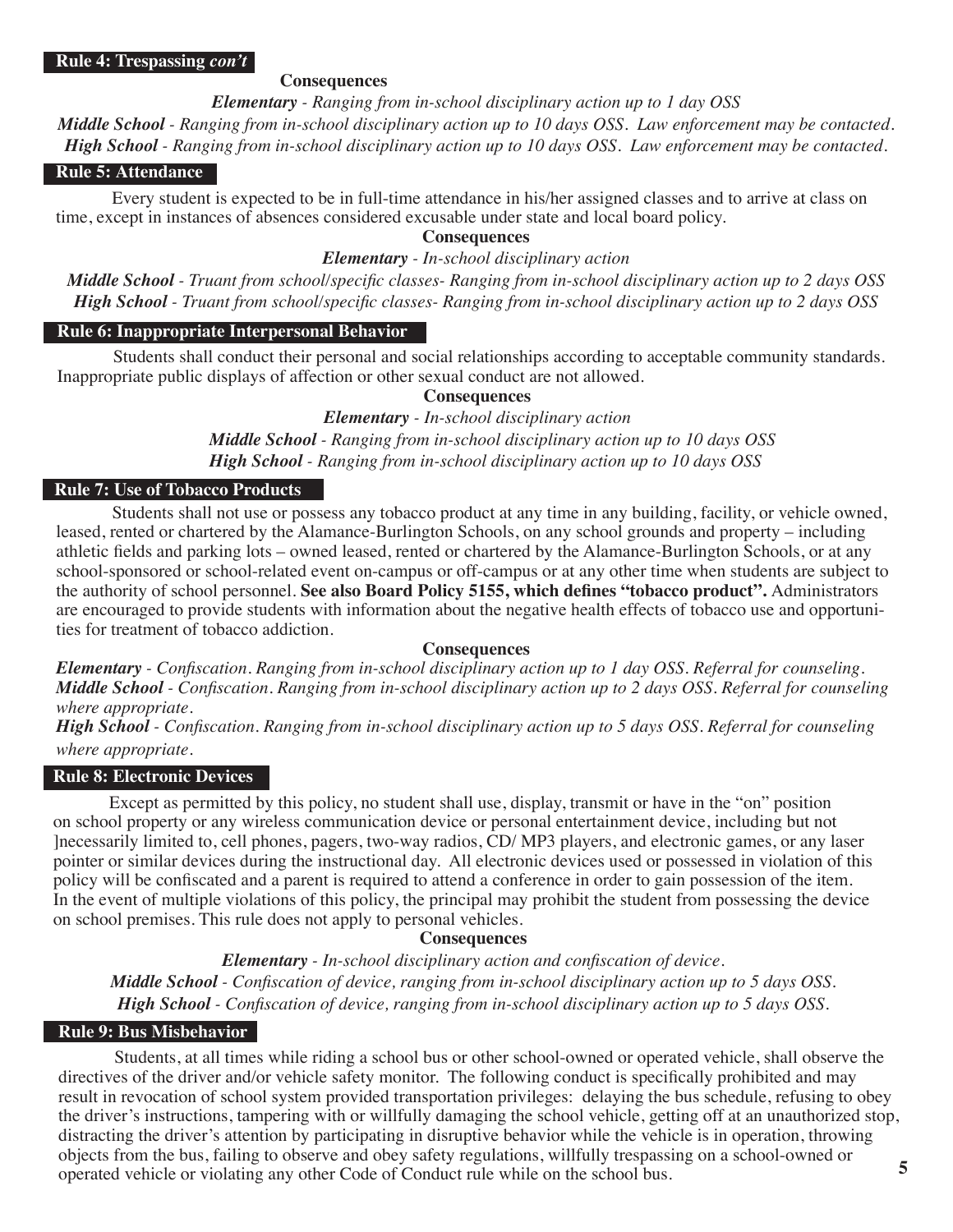#### **Rule 9: Bus Misbehavior** *con't*

If a violation of this code also violates other rules, consequences in addition to those listed below may be implemented. **Consequences**

*Elementary - In-school disciplinary action, short-term or long-term removal from school transportation, and/or OSS. Middle School - In-school disciplinary action, short-term or long-term removal from school transportation, and/or OSS. High School - In-school disciplinary action, short-term or long-term removal from school transportation, and/or OSS.*

#### **Rule 10: Bullying and Harassment**

Students shall not engage in bullying or harassment of other students.

Bullying means the repeated intimidation of others by the real or threatened infliction of physical, verbal, written, electronically transmitted or emotional abuse or through attacks on the property of another. Bullying may include, but is not limited to, verbal taunts, name-calling and put-downs, extortion of money or possessions, implied or stated threats, and exclusion from peer groups.

Harassment means any offensive verbal, nonverbal, or physical conduct that is sufficiently severe, persistent, or pervasive to interfere with a student's ability to participate in or benefit from an educational program or activity.

Any student who believes that he or she has been bullied or harassed in violation of this policy should report such behavior immediately to a teacher, counselor or administrator at his/her school. Retaliation against any person who reports harassment or bullying is prohibited.

#### **Consequences**

*Elementary - Ranging from in-school disciplinary action up to 5 days OSS. Law enforcement may be contacted. Middle School - Ranging from in-school disciplinary action up to 10 days OSS. Law enforcement may be contacted. High School - Ranging from in-school disciplinary action up to 10 days OSS. Law enforcement may be contacted.*

#### **Rule 11: Threats, False Threats and Acts of Terror**

*A. Threats -* No student shall make any threat through written or verbal language, sign, or act which conveys a serious expression of intent to cause harm or violence. Furthermore, no student shall make a false threat of harm or violence, even in jest, which causes or is reasonably likely to cause fear or a disruption to school activities.

*B. Bomb Threats* - No student shall make or participate in making a bomb threat, defined as a report made by any means of communication to any person or group of persons, knowing the report is false, that there is located on educational property or at a school-sponsored curricular or extracurricular activity off educational property any device designed to destroy or damage property by explosion, blasting, or burning, or who, with intent to perpetrate a hoax, conceals, places, or displays any device, machine, instrument or artifact on educational property or at a school-sponsored curricular or extracurricular activity, so as to cause any person reasonably to believe the same to be a bomb or other device capable of causing injury to persons or property.

 *C. Acts of Terror -* No student shall make a report that he or she knows or should know is false, that any device, substance or material designed to cause harmful or life threatening illness or injury to another person, is located on school property or at the site of a school activity.

No student shall, with intent to perpetrate a hoax, conceal, place, disseminate or display on school property or at the site of a school activity any device, machine, instrument, artifact, letter, package, material, or substance, so as to cause a reasonable person to believe the same to be a substance or material capable of causing harmful or life-threatening illness or injury to another person.

No student shall threaten to commit an act of terror on school property or at the site of a school activity that is designed to cause, or is likely to cause, serious injury or death to another person, when the threat is intended to cause, or actually causes, a significant disruption to the instructional day or a school-sponsored activity.

No student shall make a report that he or she knows is false, that an act of terror designed to cause, or likely to cause, serious injury or death to another person on school property or at the site of a school-sponsored activity is imminent, when that report is intended to cause, or actually causes, a significant disruption to the instructional day or a school-sponsored activity.

No student shall aid, abet, and/or conspire to commit any of the acts described in this section.

#### **Consequences**

*Elementary - In-school disciplinary action up to 5 days OSS. Middle School - In-school disciplinary action up to 10 days OSS and recommendation for long-term suspension. High School - In-school disciplinary action up to 10 days OSS and recommendation for long-term suspension.*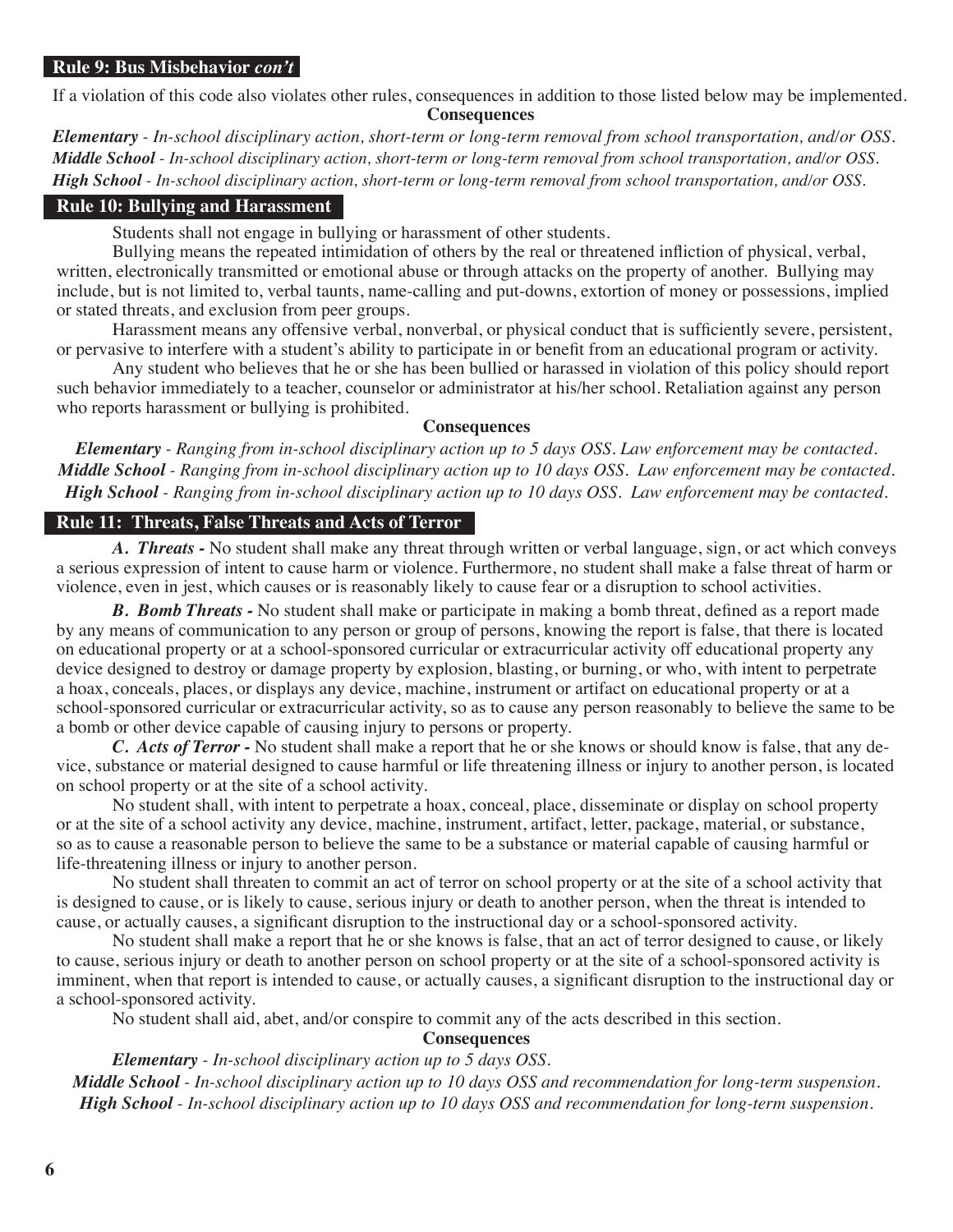#### **Rule 12: Profane, Obscene, Abusive or Disrespectful Language or Acts**

Students shall not curse or use vulgar, obscene, profane, or seriously disrespectful language or gestures at school, during school activities, or with school personnel.

#### **Consequences**

*Elementary - In-school disciplinary action up to 5 days OSS. Middle School - In-school disciplinary action up to 10 days OSS. High School - In-school disciplinary action up to 10 days OSS.*

#### **Rule 13: Gambling**

Students shall not engage in any form of games of chance or gambling for money and/or objects of value. **Consequences**

*Elementary - In-school disciplinary action up to 1 day OSS. Middle School - In-school disciplinary action up to 3 days OSS. High School - In-school disciplinary action up to 5 days OSS.*

#### **Rule 14: Sexual Harassment**

Students shall not engage in sexual harassment as defined in *Policy 4130*.

**Consequences**

*Elementary - Up to 5 days OSS*

*Middle School - Up to 10 days OSS and recommendation for long-term suspension. Law enforcement may be contacted. High School - Up to 10 days OSS and recommendation for long-term suspension. Law enforcement may be contacted.*

#### **Rule 15: Hazing**

Students shall not engage in hazing or aid or abet any other student in the commission of this offense. Hazing means subjecting another student to physical injury as part of an initiation, or as a prerequisite to membership in any organized school group, including any society, athletic team, or other similar group.

#### **Consequences**

*Elementary - Ranging from in-school disciplinary action up to 3 days OSS. Law enforcement may be contacted. Middle School - Ranging from in-school disciplinary action up to 10 days OSS. Law enforcement may be contacted. High School - Ranging from in-school disciplinary action up to 10 days OSS. Law enforcement may be contacted.*

#### **Rule 16: Unjustified Activation of a Fire or Other Alarm System**

Students shall not activate any fire or other alarm system unless authorized to do so by school employees or unless there are reasonable grounds to believe that an actual emergency situation exists.

**Consequences**

*Elementary - Up to10 days OSS. Law enforcement may be contacted.*

*Middle School - Up to 10 days OSS and/or long-term suspension. Law enforcement will be contacted. High School - Up to 10 days OSS and/or long-term suspension. Law enforcement will be contacted.*

#### **Rule 17: Fighting and Physical Aggression**

Students shall not engage in fighting or physical aggression toward others, including but not limited to:

- A. Hitting, slapping, shoving, scratching, spitting, biting, blocking the passage of, or throwing objects at another person in an aggressive or confrontational manner; or
- B. Taking any action or making comments or writing messages that might reasonably be expected to result in a fight or physical aggression.

Students may use force in self-defense only to the extent necessary to get free from the attacker and notify a teacher or administrator. A student who exceeds reasonable force may be disciplined even if he or she did not instigate the fight. Students who instigate fights will be subject to the same consequences under this policy as those who directly engage in fighting.

#### **Consequences**

*Elementary - Up to10 days OSS. Law enforcement may be contacted.*

*Middle School - Short-term suspension if no serious physical injury results, up to 10 days OSS and/or long-term suspension. Law enforcement may be contacted.*

*High School - Short-term suspension if no serious physical injury results, up to 10 days OSS and/or long-term suspension. Law enforcement may be contacted.*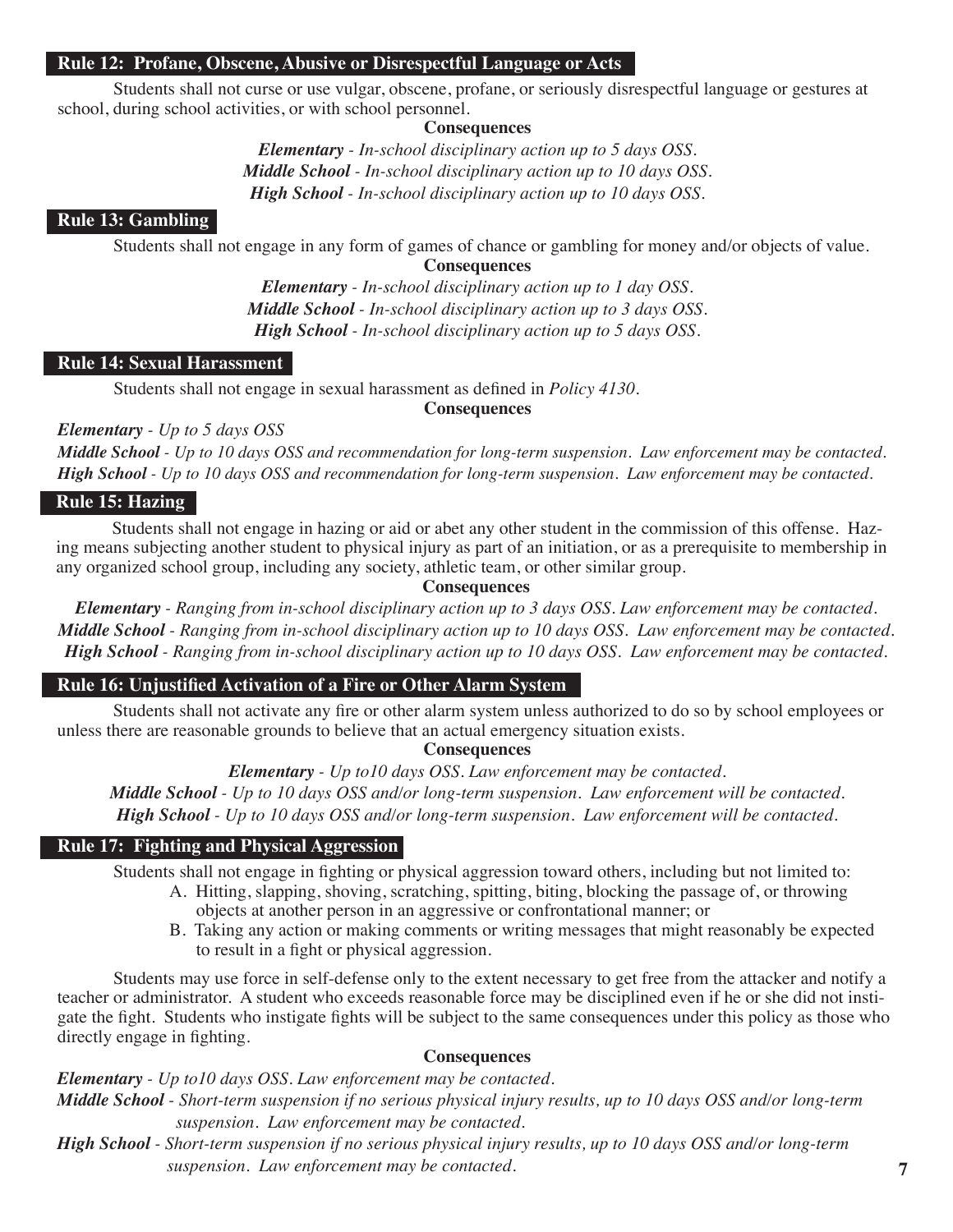#### **Rule 18: Assault on an Adult**

Students shall not cause or attempt to cause bodily harm to teachers, administrators, or other adults. In any case of physical assault by a student on a teacher, administrator or other adult, law enforcement may be contacted.

Any violation of this rule which involves the use of a firearm or destructive device may result in 365-day suspension where permitted by law. Serious violations of this policy may result in recommendation for expulsion where the student's continued presence in the school constitutes a clear threat to the safety of other students or employees.

If a teacher is assaulted or injured by a student and as a consequence that student is long term suspended, reassigned to an alternative program, or expelled, the student shall not be returned to that teacher's classroom without the teacher's consent.

#### **Consequences**

*Elementary - Up to10 days OSS. Law enforcement may be contacted.*

*Middle School - Short-term suspension up to 10 days OSS and/or long-term suspension. Law enforcement may be contacted. High School - Short-term suspension up to 10 days OSS and/or long-term suspension. Law enforcement may be contacted.*

#### **Rule 19: Assault on a Student**

Students shall not cause or attempt to cause serious physical injury of any kind to another student. In any case of physical assault resulting in serious injury to another student, law enforcement will be contacted.

Any violation of this rule which involves the use of a weapon or other dangerous instrument shall result in at least a long-term suspension and may result in 365-day suspension where permitted by law. Serious violations of this policy may result in recommendation for expulsion where the student's continued presence in the school constitutes a clear threat to the safety of other students or employees.

#### **Consequences**

*Elementary - Up to10 days OSS.* 

*Middle School - Short-term suspension up to 10 days OSS and/or long-term suspension. Law enforcement may be contacted. High School - Short-term suspension up to 10 days OSS and/or long-term suspension. Law enforcement may be contacted.*

#### **Rule 20: Extortion**

Students shall not extort through verbal, written or physical threats, coercion, or intimidation anything of value from any other student or school employee.

#### **Consequences**

*Elementary - Restitution where appropriate. Up to 10 days OSS. Law enforcement may be contacted.*

*Middle School - Restitution where appropriate, OSS up to 10 days and/or long-term suspension. Law enforcement may be contacted.*

*High School - Restitution where appropriate, OSS up to 10 days and/or long-term suspension. Law enforcement may be contacted.*

#### **Rule 21: Theft or Destruction of School or Personal Property**

Students shall not steal or attempt to steal or knowingly be in possession of stolen property. Students shall not vandalize or damage or attempt to damage school property or property belonging to others.

#### **Consequences**

*Elementary - Restitution where appropriate. Up to 10 days OSS. Law enforcement may be contacted.*

*Middle School - Restitution where appropriate. OSS up to 10 days and/or long-term suspension. Law enforcement may be contacted.*

*High School - Restitution where appropriate. OSS up to 10 days and/or long-term suspension. Law enforcement may be contacted.*

#### **Rule 22: Possession of a Weapon, Firearm, Dangerous Instrument or Destructive Device**

Students shall not possess or conceal or transport any weapon, firearm, dangerous instrument or destructive device. *For the purpose of the Student Code of Conduct the following definitions apply:*

**Weapon:** any firearm, BB gun, stun gun, mace/pepper spray, air rifle, air pistol, ammunition, power loads, fireworks, knife, slingshot, leaded cane, blackjack, metallic knuckles, razors, razor blades (except cartridge razors used solely for personal shaving), box cutter and any sharp-pointed or edged instrument except instructional supplies unaltered nail files and clips and tools used solely for preparation of food, instruction, and maintenance.

**8** pose of causing or attempting to cause physical injury.**Dangerous Instrument:** any object or substance that is possessed, handled, transmitted, or used for the pur-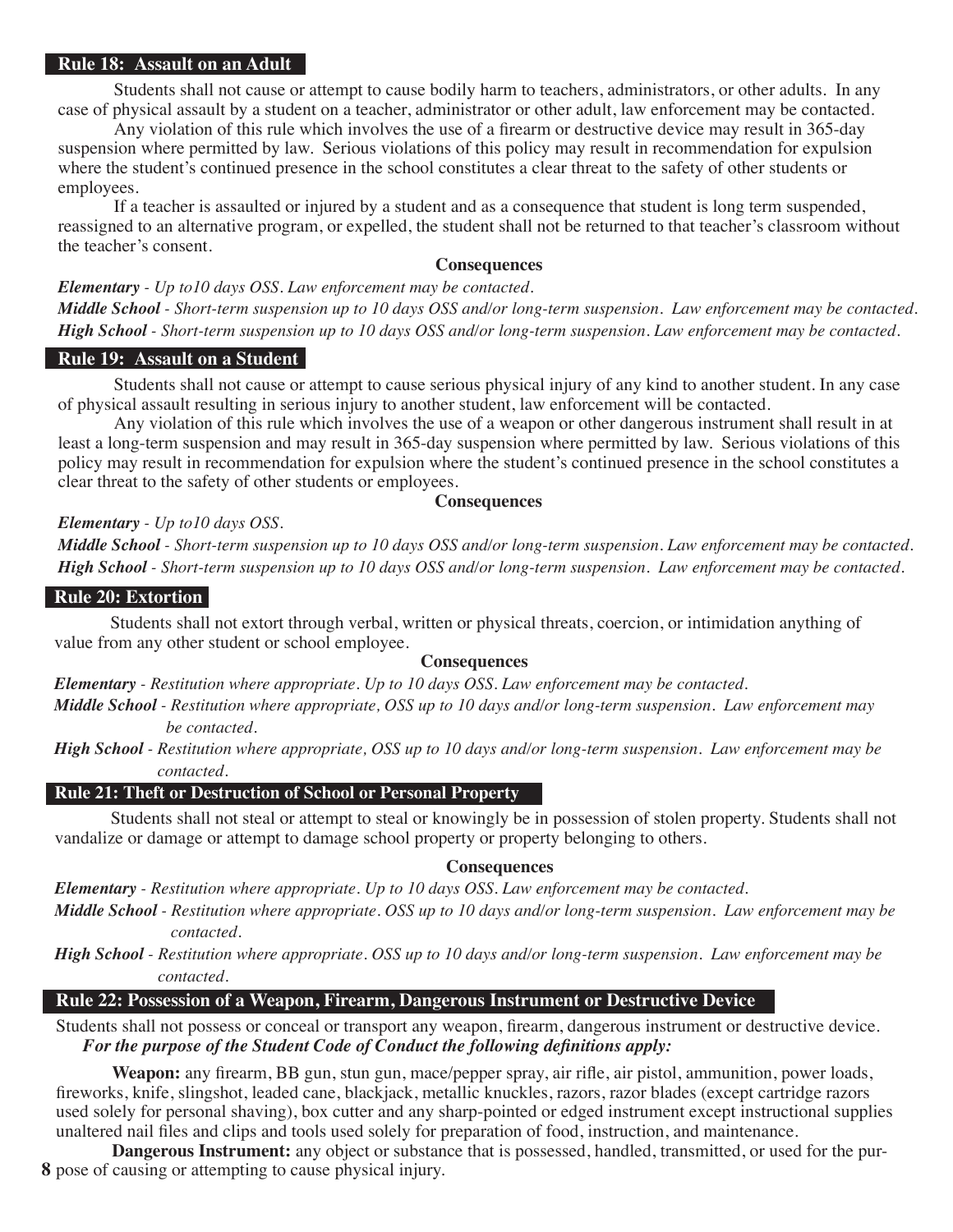#### **Rule 22: Possession of a Weapon, Firearm, Dangerous Instrument or Destructive Device** *con't*

**Firearm:** any weapon, including a starter gun, which will or is designed to or may readily be converted to expel a projectile by the action of an explosive, the frame or receiver of any such weapon, or any firearm muffler or firearm silencer. The definition of firearm under this rule does not include an inoperable antique firearm, a BB gun, stun gun, air rifle, or air pistol.

**Destructive Device:** an explosive, incendiary, or poison gas bomb, grenade, rocket having a propellant charge of more than four ounces, missile having an explosive or incendiary charge or more than one-quarter ounce, mine, or similar device.

Any student who has knowledge that another student possesses or intends to bring a firearm on any school campus or to any school activity shall report this information to school or law enforcement authorities immediately.

A student shall not be found in violation of this policy if it is determined that the student took or received the weapon, firearm or destructive device from another person at school or found the weapon, firearm or destructive device at school, provided that the student delivered or reported the device as soon as practicable to a law enforcement officer or a school employee and had no intent to use such device in a harmful or threatening way.

Any student who brings onto school property or possesses a firearm or destructive device shall be recommended for a 365-day suspension.

Any student age 14 or older who possesses, handles or transmits a firearm or destructive device on school property may be expelled. **Consequences**

*Elementary - Confiscate item. Short-term or long-term suspension (up to 365 days for firearm/destructive device). Law enforcement will be contacted in the case of a firearm, destructive device or weapon and may be contacted in the case of a dangerous instrument.*

 *Middle School - Confiscate item. Short-term or long-term suspension (up to 365 days for firearm/destructive device). Law enforcement will be contacted in the case of a firearm, destructive device or weapon and may be contacted in the case of a dangerous instrument.*

 *High School - Confiscate item. Short-term or long-term suspension (up to 365 days for firearm/destructive device). Law enforcement will be contacted in the case of a firearm, destructive device or weapon and may be contacted in the case of a dangerous instrument.*

#### **Rule 23: Narcotics, Alcoholic Beverages, Controlled Substances, Chemicals, and Drug Paraphernalia**

No student shall possess, use, distribute, sell, possess with intent to distribute or sell, or conspire or attempt to distribute or sell, or be under the influence of any narcotic drug, hallucinogenic drug, amphetamine, barbiturate, marijuana, anabolic steroid, other controlled substance, any alcoholic or other intoxicating beverage, drug paraphernalia, counterfeit substance, any unauthorized prescription drug, or any other chemicals or products with the intention of bringing about a state of exhilaration, euphoria, or of otherwise altering the student's mood or behavior.

#### *For the purpose of the Student Code of Conduct the following definitions apply:*

- **1**. **Possess:** Having the power or intent to control a prohibited substance and shall include, but is not necessarily limited to the possession of a prohibited substance in a student's automobile, locker, book-bag, or desk, or on a student's person.
- **2**. **Use:** The consumption, injection, inhalation or absorption of a prohibited substance into a student's body by any means.
- **3**. **Under the influence:** The use of any prohibited substance at any time or place when the prohibited substance would influence a student's mood, behavior, or learning to any degree.
- **4**. **Sell:** The exchange of a prohibited substance for money, property, or any other benefit or item of value.
- **5**. **Distribute:** To give, share, or pass a prohibited substance.
- **6**. **Possess with intent to distribute/sell:** Intent to distribute or sell may be determined from the amount of the prohibited substance found, the manner in which it was packaged, the presence of packaging materials such as scales, baggies or other containers, or from statement or actions of student that demonstrate an intent to distribute or sell.
- **7**. **Counterfeit Substance:** Any substance that is described or presented with the intention of deceiving another into believing that it is a substance prohibited under this policy.
- **8**. **Unauthorized Prescription Drug:** Any drug or medication that has not been prescribed for the student.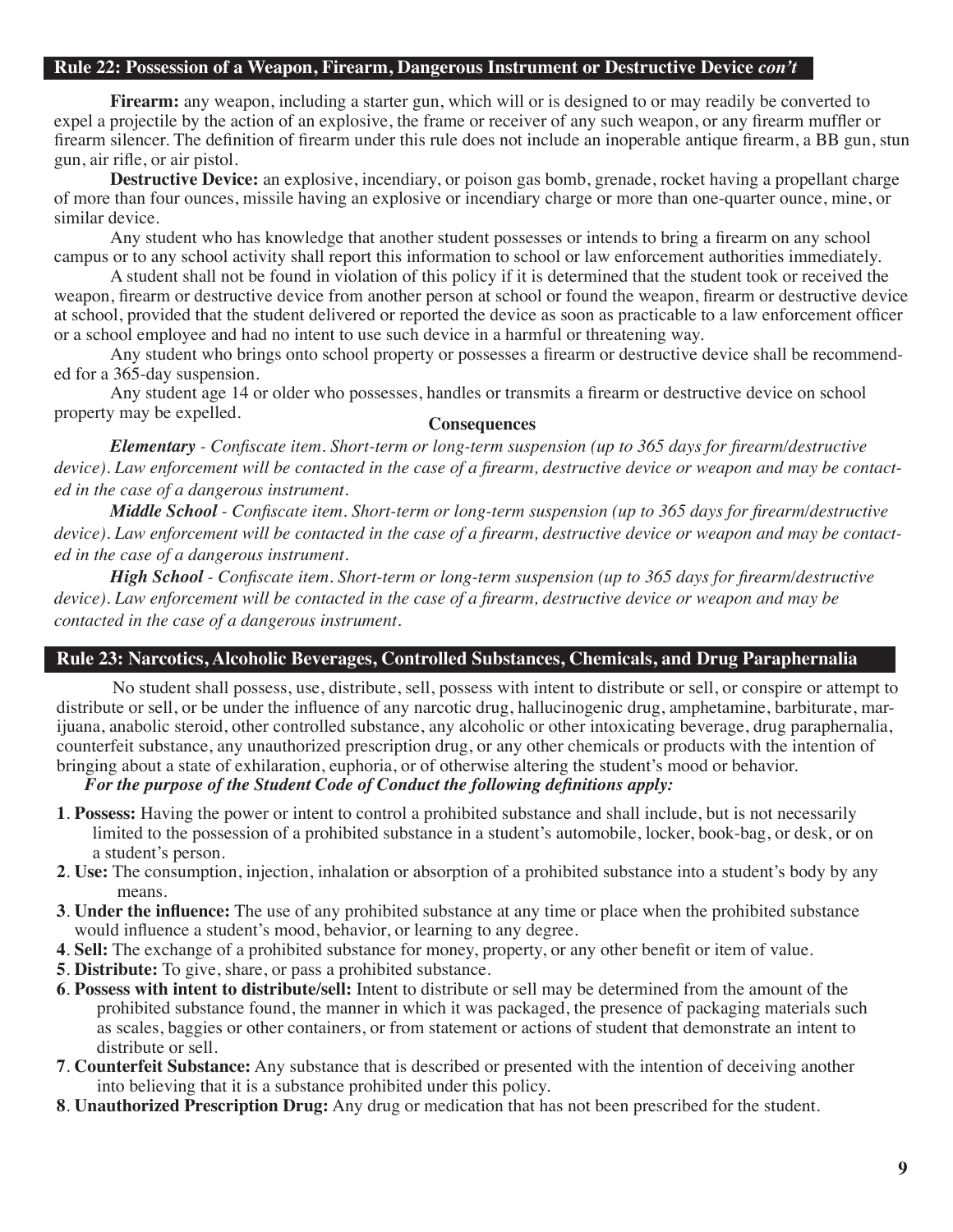#### **Rule 23: Narcotics, Alcoholic Beverages, Controlled Substances, Chemicals, and Drug Paraphernalia** *con't*

#### **Consequences**

*Except as noted below, the first violation of this policy by a student in grades 6-12 shall result in the long-term suspension of the student from the school system for the remainder of the school year.*

 *1. When a first infraction does not involve the distribution, sale, possession with intent to distribute or sell, or conspiracy or attempt to distribute or sell a substance prohibited by this policy, an alternative to long-term suspension shall be offered. This alternative shall be offered only one time to students during their school career unless an exception is made by the Superintendent. The alternative shall consist of a 10-day suspension and shall also require participation in a corrective education and/or counseling program. The program shall be designed by the Superintendent and agreed to in writing by the parent, guardian, student, and school principal. Parents, guardians, and students shall be provided information by school authorities concerning approved alternative programs. Failure to meet any requirements of the alternative program reactivates the long-term suspension.*

 *2. Any student who is fourteen (14) years of age or older and who distributes, sells, possesses with intent to sell, or conspires to distribute or sell any schedule I or schedule II controlled substance as defined by the North Carolina Controlled Substances Act may be expelled.*

 *3. The proper use of a drug authorized by valid medical prescription from a legally authorized health care provider shall not be considered a violation of this rule when the drug is taken by the person for whom the drug was prescribed.*

 *4. The first violation of this policy by a student in grades K-12 that is in possession of a prohibited substance and a weapon or dangerous instrument shall result in at least a long-term suspension and may result in suspension for 365 days or expulsion where permitted by law.*

 *Note: Schedule I substances include, among other types, opiates; hallucinogenics such as LSD, pscybin, and peyote; and GHB. Schedule II includes cocaine, opium, morphine, methadone, codeine, hydrocodone, oxycontin, cocaine, methamphetamine, PCP, ritalin, concerta, and other compounds.*

#### **Rule 24: Violations of North Carolina Criminal Statutes**

Students shall not violate any criminal statute or local ordinance or commit any act which could result in criminal prosecution or juvenile proceedings not covered elsewhere in these rules.

#### **Consequences**

*Elementary - Short-term suspension or long-term suspension for maximum allowed. Law enforcement will be contacted. Middle School - Short-term suspension or long-term suspension for maximum allowed. Law enforcement will be contacted. High School - Short-term suspension or long-term suspension for maximum allowed. Law enforcement will be contacted.*

#### **Rule 25: Gang and Gang Related Activities**

The ABSS does not support or condone gang membership or gang activity. The Superintendent/designee shall regularly consult with law enforcement officials to identify gang-related items, symbols and behaviors, and provide each principal with this information. Each principal shall maintain this updated list in the main office of each school.

No student shall commit any act that furthers gangs or gang-related activities. A gang is any ongoing organization, association, or group of three or more persons, whether formal or informal, having as one of its primary activities the commission of criminal acts, or the purposeful violation of any ABSS policy, and having a common name or common identifying sign, colors or symbols. Conduct prohibited by this policy includes:

- A. Wearing, possessing, using, distributing, displaying, or selling any clothing, jewelry, emblems, badges, symbols, signs, visible tattoos and body markings, or other items, or being in possession of literature that shows affiliation with a gang, or is evidence of membership or affiliation in any gang or that promotes gang affiliation;
- B. Communicating either verbally or non-verbally (gestures, handshakes, slogans, drawings, etc.), to convey membership affiliation in any gang or that promotes gang affiliation;
- C. Tagging or otherwise defacing school or personal property with gang or gang-related symbols or slogans;
- D. Requiring payment of protection, money or insurance, or otherwise intimidating or threatening any person related to gang activity;
- E. Inciting other students to intimidate or to act with physical violence upon any other person related to gang activity;
- F. Soliciting others for gang membership;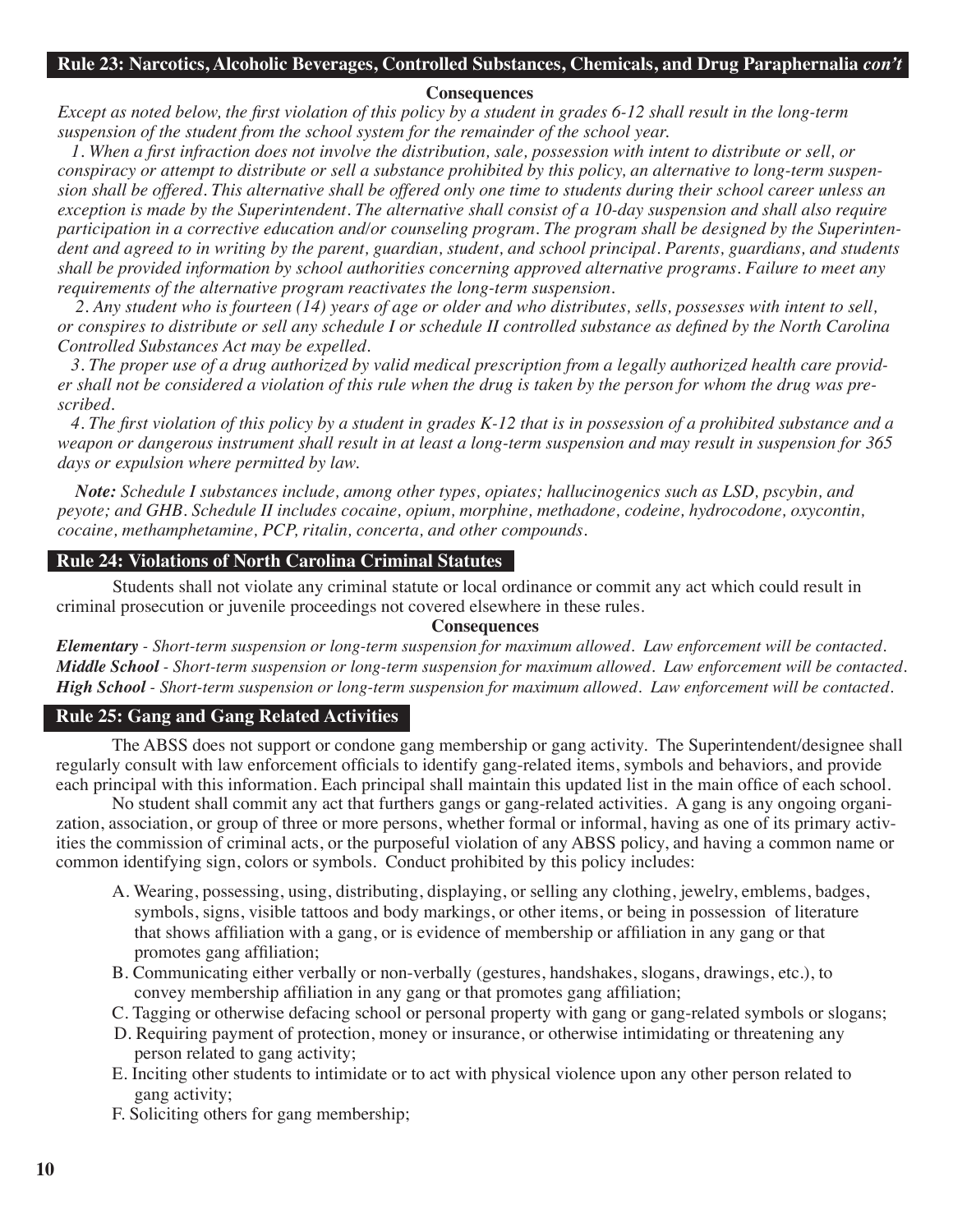#### **Rule 25: Gang and Gang Related Activities** *con't*

G. Conspiring to commit/committing any violation of this policy or committing or conspiring to commit any other illegal act or other violation of school district policies that relates to gang activity.

Before being suspended for a first offense of wearing gang-related attire (when not involved in any other kind of gang-related activity or behavior), a student may receive a warning and be allowed to immediately change or remove the attire if the school administration determines that the student did not intend the attire to show gang affiliation.

#### **Consequences**

*Elementary - Ranging from in-school disciplinary action up to 5 days OSS. Law enforcement may be contacted. Middle School - Ranging from in-school disciplinary action up to 10 days OSS with possible recommendation for long term suspension. Law enforcement may be contacted.*

*High School - Ranging from in-school disciplinary action up to 10 days OSS with possible recommendation for long-term suspension. Law enforcement may be contacted.*

#### **Rule 26: Aiding and Abetting**

No student shall aid or abet another student in violating any rule in the Student Code of Conduct. To aid or abet means to help, assist or facilitate the violation of any rule.

#### **Consequences**

 *Elementary - In-school disciplinary action or OSS, depending on nature of the violation. Middle School - In-school disciplinary action or OSS up to long-term suspension, depending on nature of the violation. High School - In-school disciplinary action or OSS up to long-term suspension, depending on nature of the violation.*

Legal Ref: G.S. 115C-288(g); 115C-390.1-.12; 115C-407. Adopted: February 23, 2009 Revised: August 8, 2011

#### **4351 SHORT-TERM SUSPENSION**

 A short-term suspension is the disciplinary exclusion of a student from attending his or her assigned school for up to 10 school days. A short-term suspension does not include (1) the removal of a student from class by the classroom teacher, the principal, or other authorized school personnel for the remainder of the subject period or for less than one-half of the school day, (2) the changing of a student's location to another room or place on the school premises, or (3) a student's absence under G.S. 130A-440 (for failure to submit a school health assessment form within 30 days of entering school). A student who is placed on a short-term suspension will not be permitted to be on school property or to take part in any school function during the period of suspension without prior approval from the principal.

 The principal or designee has the authority to determine when a short-term suspension is an appropriate consequence and to impose the suspension, so long as all relevant board policies are followed. In accordance with G.S. 115C-390.6(e) and 115C-45(c)(1), a student is not entitled to appeal the principal's decision to impose a short-term suspension to either the superintendent or the board unless it is appealable on some other basis.

#### **A. PRE-SUSPENSION RIGHTS OF THE STUDENT**

 Except in the circumstances described below, a student must be provided with an opportunity for an informal hearing with the principal or designee before a short-term suspension is imposed. The principal or designee may hold the hearing immediately after giving the student oral or written notice of the charges against him or her. At the informal hearing, the student has the right to be present, to be informed of the charges and the basis for the accusations against him or her, and to make statements in defense or mitigation of the charges. The principal or designee may impose a short-term suspension without first providing the student with an opportunity for a hearing if the presence of the student **(1)** creates a direct and immediate threat to the safety of other students or staff or **(2)** substantially disrupts or interferes with the education of other students or the maintenance of discipline at the school. In such cases, the principal or designee shall give the student notice of the charges and an opportunity for an informal hearing as soon as practicable.

The principal or designee may impose a short-term suspension without first providing the student with an opportunity for a hearing if the presence of the student **(1)** creates a direct and immediate threat to the safety of other students or staff or **(2)** substantially disrupts or interferes with the education of other students or the maintenance of discipline at the school. In such cases, the principal or designee shall give the student notice of the charges and an opportunity for an informal hearing as soon as practicable.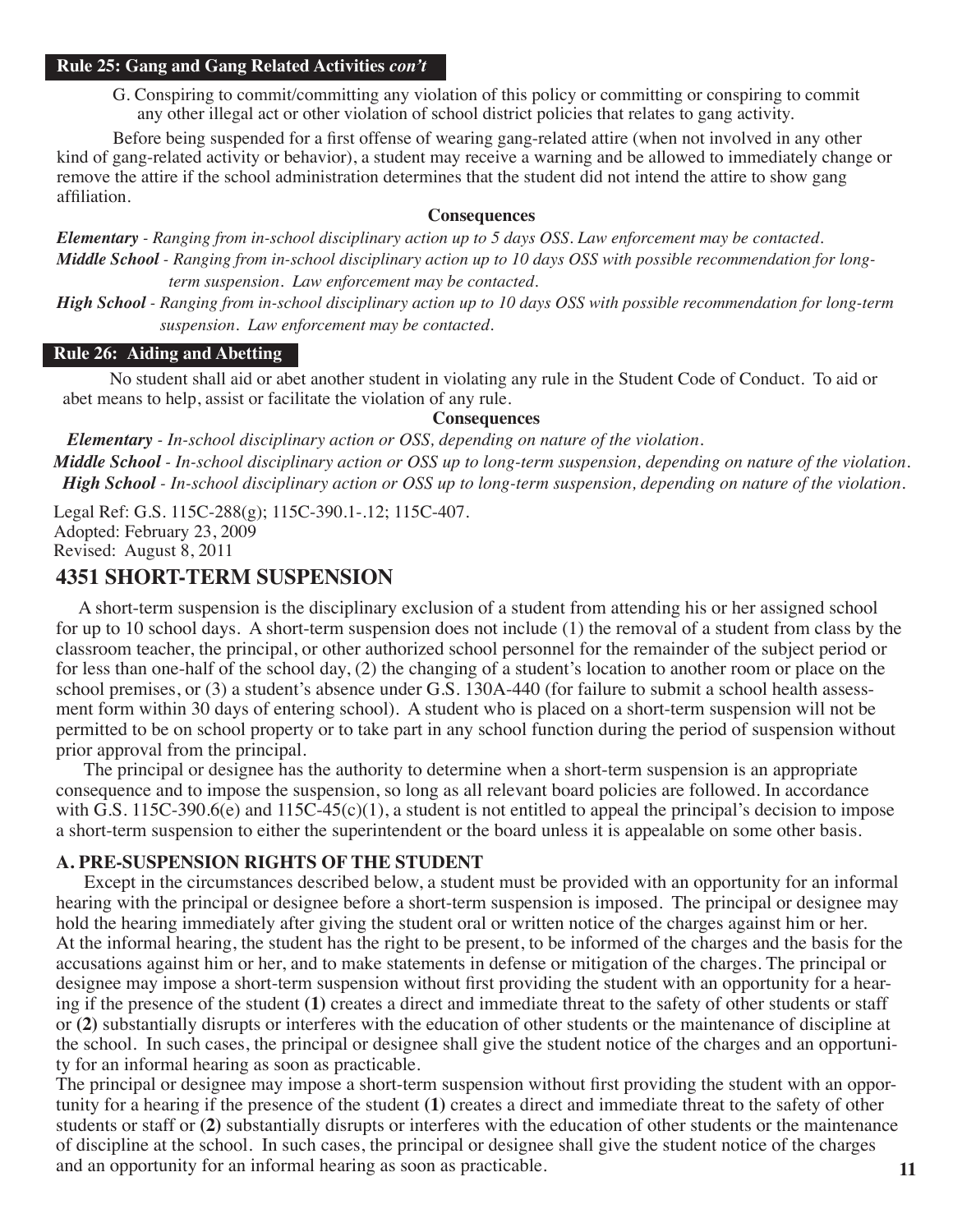## **4351 SHORT-TERM SUSPENSION Con't**

## **B. STUDENT RIGHTS DURING THE SUSPENSION**

A student under a short-term suspension must be provided with the following:

**1.** the opportunity to take textbooks home for the duration of the suspension;

**2.** upon request, the right to receive all missed assignments and, to the extent practicable, the materials distributed to students in connection with such assignments; and

**3.** the opportunity to take any quarterly, semester, or grading period examinations missed during the suspension period.

## **C. NOTICE TO PARENT OR GUARDIAN**

When imposing a short-term suspension, the principal or designee shall provide the student's parent or guardian with notice that includes the reason for the suspension and a description of the student conduct upon which the suspension is based. The principal or designee must give this notice by the end of the workday during which the suspension is imposed when reasonably possible, but in no event more than two days after the suspension is imposed. If English is the second language of the parent, the notice must be provided in English and in the parent's primary language, when the appropriate foreign language resources are readily available. Both versions must be in plain language and easily understandable.

The initial notice may be by telephone, but it must be followed by timely written notice. The written notice must include all of the information listed above and may be sent by fax, e-mail, or any other method reasonably designed to give actual notice. School officials also shall maintain a copy of the written notice in the student's educational record.

Multiple short-term suspensions for a student with disabilities will be addressed in accordance with the Policies Governing Services for Children with Disabilities and other applicable state and federal law.

## **4342 STUDENTS SEARCHES**

School officials have the authority to conduct reasonable searches of students and to seize students' unauthorized materials for the purposes of maintaining a safe, orderly environment and upholding standards of conduct established by the board or school. Any searches or seizures must be conducted in accordance with the standards described in this policy and any other applicable legal requirements. All school officials carrying out a search or seizure are expected to be knowledgeable about the constitutional rights of students and the appropriate procedures for conducting the search or seizure. A search must be justified at its inception and permissible in scope. School officials shall make reasonable, good faith efforts to investigate allegations of misconduct before a student search is conducted.

This policy applies to searches conducted on school grounds, in school facilities, or at school-sponsored events. Policy 3225/4312/7320, Technology Responsible Use, not this policy, applies to the search of school system-owned technological resources and the data located on school system-owned electronic equipment.

## **A. SEARCHES BASED ON INDIVIDUALIZED REASONABLE SUSPICION**

A student or the student's possessions may be searched when a school official has reasonable suspicion that the search will turn up evidence that the particular student has violated or is violating a specific law or school rule. This reasonable suspicion must be based upon specific and articulable facts, which have been acquired through reliable and/or corroborated information from employees, students, law enforcement officers, or other credible sources, or upon visual or other evidence (e.g., the smell of alcohol or marijuana, an alert from a metal detector or drug dog) viewed in light of the totality of the circumstances and the school official's professional judgment. Reasonable suspicion is not required if a student freely and voluntarily consents to the search of his or her person or possessions.

The scope of the search and the methods used to conduct the search must be reasonably related to the objectives of the search and not excessively intrusive in light of the age and sex of the student and the nature of the infraction. The student's parent shall be notified of the search and any items seized.

In accordance with the standards described above, the board authorizes the following types of searches based on reasonable suspicion.

## **1. Searches of Personal Effects**

School officials may search a student's desk, locker, and/or personal effects, including but not limited to purses, book bags, and outer clothing. Policy 4318, Use of Wireless Communication Devices, addresses the circumstances under which searches of student cell phones and other electronic devices may be conducted.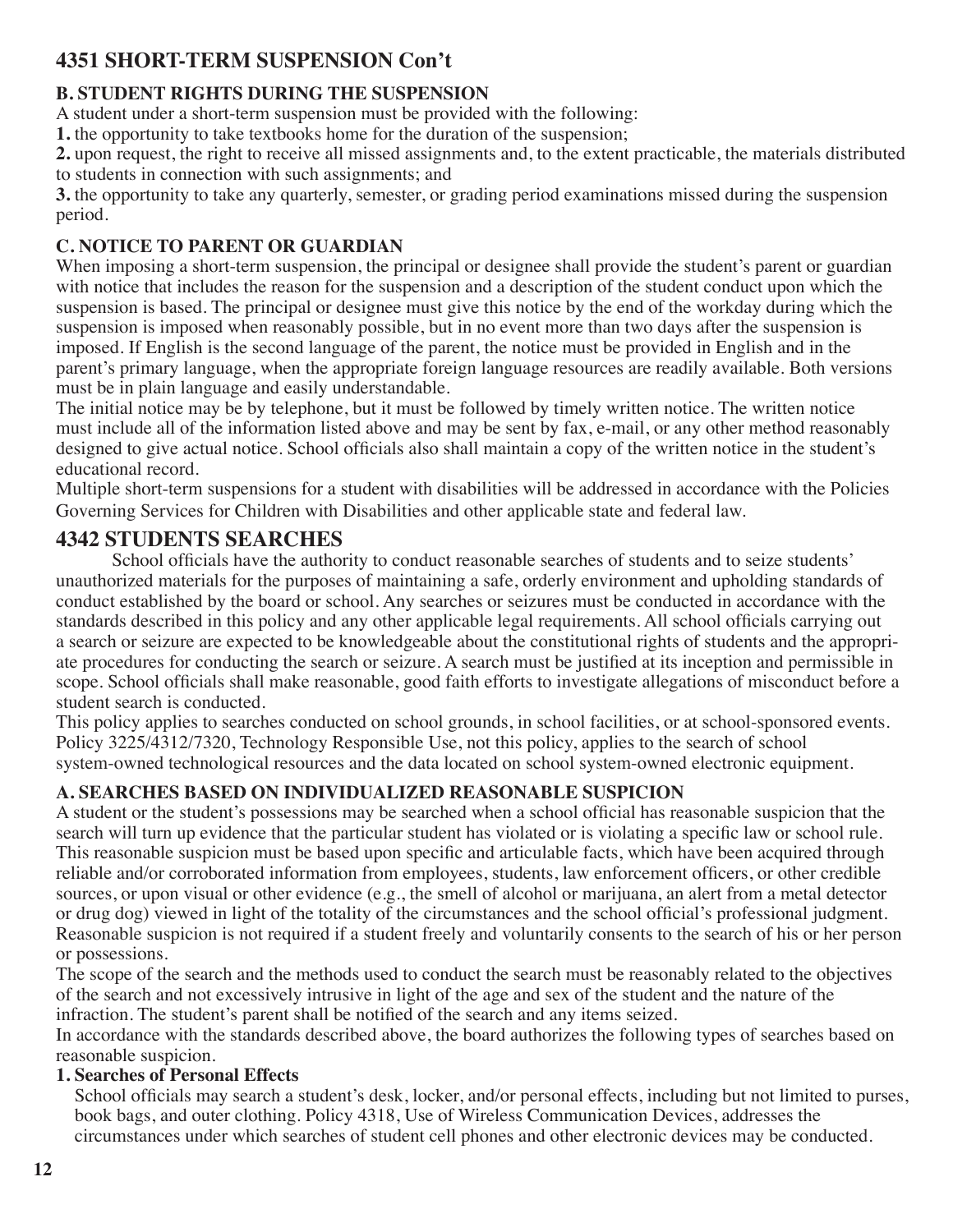#### **A. SEARCHES BASED ON INDIVIDUALIZED REASONABLE SUSPICION con't**

#### **2. Searches of Motor Vehicles**

School officials may search the interior of a student's motor vehicle.

#### **3. "Pat-down" Searches**

 A school official may conduct a frisk or "pat-down" search of a student's person. The search must be conducted in private by a school official of the same gender with an adult witness of the same gender present.

#### **4. More Intrusive Personal Searches**

 More intrusive personal searches are discouraged and are to be used only in very limited circumstances. A personal search is more intrusive when it extends beyond a student's personal effects and outer clothing and potentially exposes intimate body parts and/or undergarments.

 Such intrusive personal searches will be permissible only if: **(1)** the school official has reasonable suspicion that a search of a particular student will yield dangerous contraband (e.g., drugs or weapons); and **(2)** the school official has reasonable suspicion that the student has hidden the contraband in his or her undergarments.

 This search must be conducted in private by a school official of the same gender, with an adult witness of the same gender present, and only with the prior approval of the superintendent or designee, unless the health or safety of students will be endangered by the delay that might be caused by following these procedures. Body cavity searches and searches that require a student to completely disrobe are strictly prohibited.

#### **5. Metal Detector Searches**

 Except as provided in Section B.2, below, a metal detector may be used to search a student's person and/or personal effects. The search must be conducted by a school official and will be done in private, when feasible.

#### **B. SUSPICIONLESS GENERAL SEARCHES**

In an effort to maintain a safe, drug-free, and weapon-free learning environment, school officials may conduct certain types of general, suspicion less searches in the schools. All general searches must be conducted in a minimally-intrusive, nondiscriminatory manner (e.g., all students in randomly selected classrooms, every third individual entering a school-sponsored extracurricular activity) and may not be used to single out a particular individual or category of individuals. The searches must be conducted in accordance with standardized procedures established by the superintendent or designee. Absent exigent circumstances (e.g., a report of a weapon on campus), prior to conducting general searches, school administrators must: **(1)** demonstrate to the superintendent or designee the need for general searches based upon a pattern or expectation of violence, drug activity, or disruption; and **(2)** provide written notice to students and parents of the school policy and/or procedures governing general\searches, but not of specific times when or places where searches will be conducted. When conducted in accordance with the standards described above and any corresponding procedures, the board authorizes the following types of general, suspicionless searches.

#### **1. Searches of Desks and Lockers**

 School officials may conduct routine searches of student desks and lockers. Student desks and lockers are school property and remain at all times under the control of the school. However, students are expected to assume full responsibility for the security of their desks and lockers. Student desks and lockers may not be used to store illegal, unauthorized, or contraband materials. A student's personal effects found within a desk or locker, such as a backpack, gym bag, or purse, may be searched only in accordance with the guidelines for individualized searches of personal effects described in Section A, above.

#### **2. Point-of-Entry Metal Detector Searches**

 Due to the increasing problem of weapons in schools, school officials may use metal detectors to conduct general point-of-entry searches of students and other persons for weapons.

#### **3. Use of Trained Dogs**

With the prior approval of the superintendent, and in conjunction with local law enforcement, school officials may use trained dogs (canines) to locate illegal materials. All dogs must be accompanied by a certified and authorized trainer who is responsible for the dog's actions and who is able to verify the dog's reliability and accuracy in sniffing out illegal material. Trained dogs may sniff lockers, desks, book bags, motor vehicles, and other inanimate objects. Dogs may not be used to sniff students or other persons under any circumstances. No students should be present during a dog search. Before a search occurs in a classroom, students will first be moved to a location outside the classroom.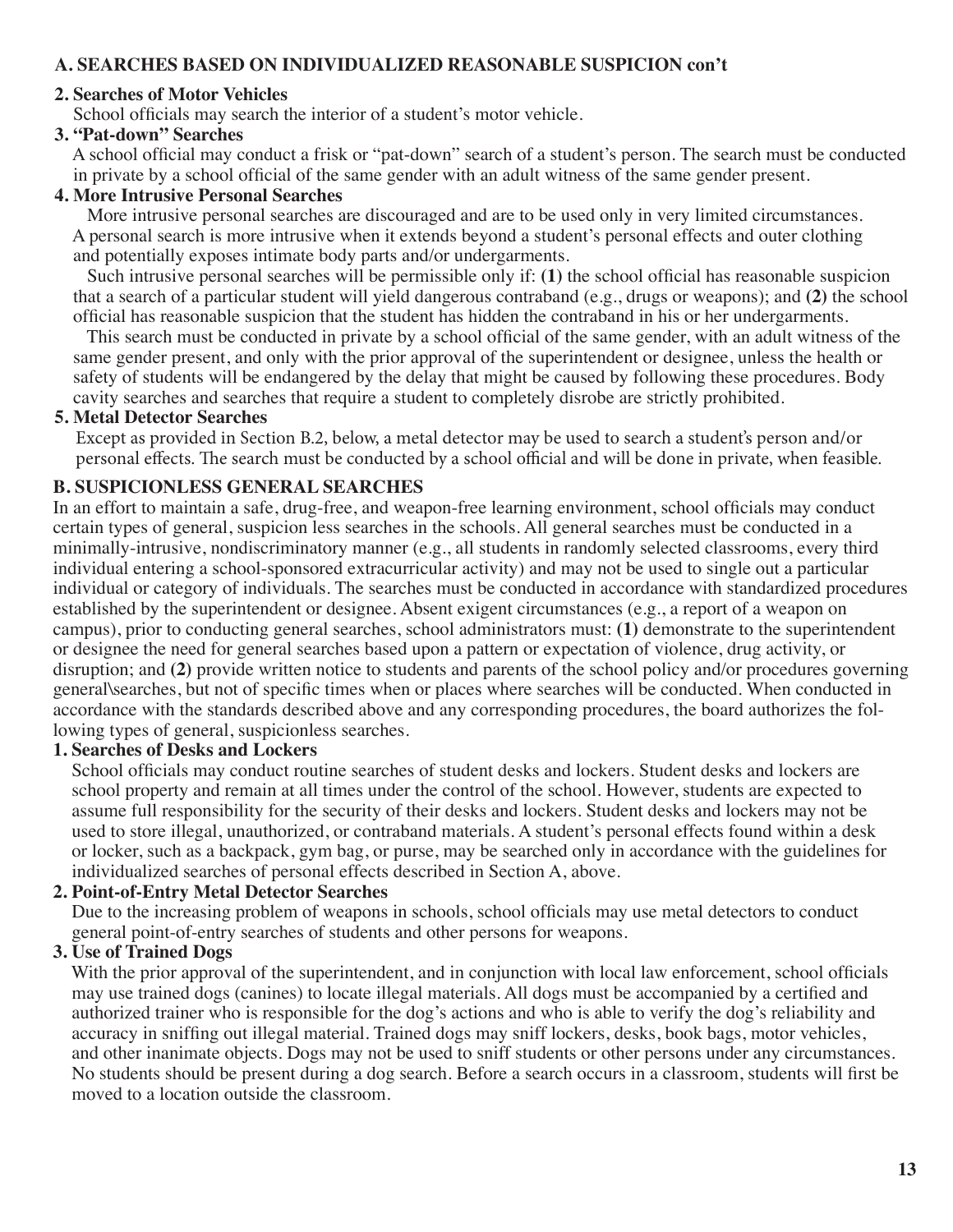## **4342 STUDENT SEARCHES** *con't*

#### **C. SEIZED ITEMS**

 Any illegal contraband seized by school officials must be promptly turned over to the proper law enforcement authorities.

#### **D. FAILURE TO COOPERATE**

 A student's failure to cooperate with a reasonable search or seizure as provided in this policy will be considered a violation of the expected standard of behavior, and will subject the student to appropriate consequences. Any person who is not a student who refuses to permit a general metal detector search of his or her person and/or belongings at the point-of-entry to a school-sponsored activity may be denied entry to the activity.

#### **E. NOTICE**

 School principals shall take reasonable steps to provide notice of this policy to students and parents at the start of each school year.

## **3225/4312/7320 TECHNOLOGY RESPONIBLE USE**

 The board provides its students and staff access to a variety of technological resources. These resources provide opportunities to enhance learning and improve communication within the school community and with the larger global community. Through the school system's technological resources, users can observe events as they occur around the world, interact with others on a variety of subjects, and acquire access to current and in-depth information.

 The board intends that students and employees benefit from these resources while remaining within the bounds of safe, legal, and responsible use. Accordingly, the board establishes this policy to govern student and employee use of school system technological resources. This policy applies regardless of whether such use occurs on or off school system property, and it applies to all school system technological resources, including but not limited to computer networks and connections, the resources, tools, and learning environments made available by or on the networks, and all devices that connect to those networks.

#### **A. EXPECTATIONS FOR USE OF SCHOOL TECHNOLOGICAL RESOURCES**

 The use of school system technological resources, including access to the Internet, is a privilege, not a right. Individual users of the school system's technological resources are responsible for their behavior and communications when using those resources. Responsible use of school system technological resources is use that is ethical, respectful, academically honest, and supportive of student learning. Each user has the responsibility to respect others in the school community and on the Internet. Users are expected to abide by the generally accepted rules of network etiquette. General student and employee behavior standards, including those prescribed in applicable board policies, the Code of Student Conduct, and other regulations and school rules, apply to use of the Internet and other school technological resources.

 In addition, anyone who uses school system computers or electronic devices or who accesses the school network or the Internet using school system resources must comply with the additional rules for responsible use listed in Section B, below. These rules are intended to clarify expectations for conduct but should not be construed as all-inclusive.

 Before using the Internet, all students must be trained about appropriate online behavior as provided in policy 3226/4205, Internet Safety.

 All students and employees must be informed annually of the requirements of this policy and the methods by which they may obtain a copy of this policy. Before using school system technological resources, students and employees must sign a statement indicating that they understand and will strictly comply with these requirements and acknowledging awareness that the school system uses monitoring systems to monitor and detect inappropriate use of technological resources and tracking systems to track and recover lost or stolen equipment. For employees, signing is considered a condition of employment and refusal to sign may result in disciplinary action up to and including dismissal. Failure of users to adhere to these requirements will result in disciplinary action, including revocation of user privileges. Willful misuse may result in disciplinary action and/or criminal prosecution under applicable state and federal law. Users may be responsible for losses sustained by the school system resulting from intentional misuse of the school system's electronic information resources.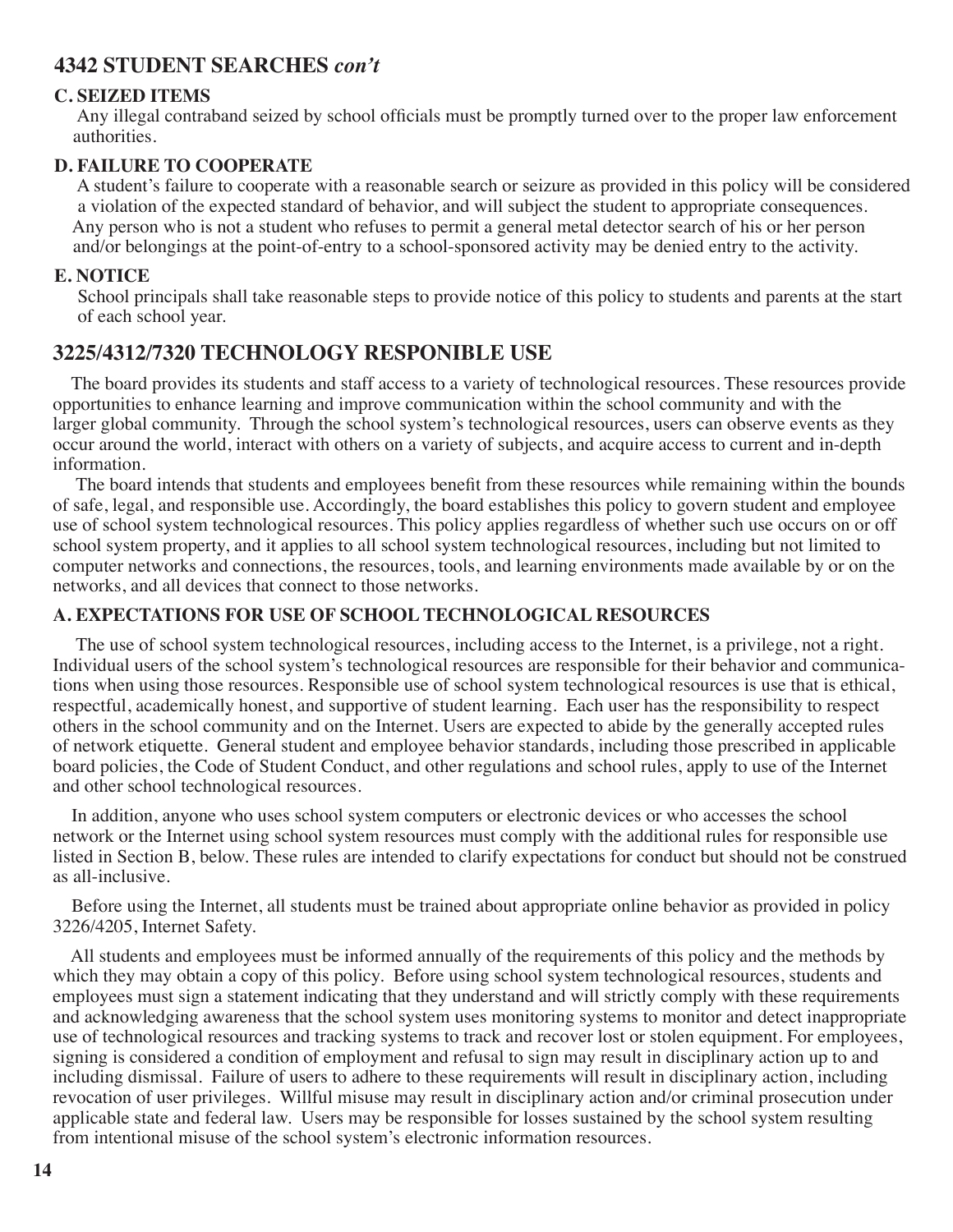## **3225/4312/7320 TECHNOLOGY RESPONIBLE USE** *con't.*

## **B. RULES FOR USE OF SCHOOL TECHNOLOGICAL RESOURCES**

**1.** School system technological resources are provided for school-related purposes only. Acceptable uses of such technological resources are limited to responsible, efficient, and legal activities that support learning and teaching. Use of school system technological resources for commercial gain or profit is prohibited. Student personal use of school system technological resources for amusement or entertainment is also prohibited. Because some incidental and occasional personal use by employees is inevitable, the board permits infrequent and brief personal use by employees so long as it **(1)** occurs on personal time, **(2)** does not interfere with school system business, **(3)** does not involve personal use of chat-rooms or instant messaging software, **(4)** does not involve downloading entertainment software or other files (including freeware, shareware, copyrighted commercial and non-commercial software, and all other forms of software and files) not directly related to the instructional and administrative purposes of the school system, and **(5)** is not otherwise prohibited by board policy or procedure.

**2.** Users must obtain permission from the technology director or designee prior to copying or loading school system software onto any computer, whether the computer is privately owned or is a school system computer. Under no circumstance may software purchased by the school system be copied for personal use.

**3.** Students and employees must comply with all applicable laws, including those relating to copyrights and trademarks, confidential information, and public records. Any use that violates state or federal law is strictly prohibited. Plagiarism of Internet resources will be treated in the same manner as any other incidents of plagiarism, as stated in the Code of Student Conduct.

**4.** No user of technological resources, including a person sending or receiving electronic communications, may engage in creating, intentionally viewing, accessing, downloading, storing, printing, or transmitting images, graphics (including still or moving pictures), sound files, text files, documents, messages, or other material that is obscene, defamatory, profane, pornographic, harassing, abusive, advocating illegal acts, or considered to be harmful to minors.

**5.** The use of anonymous proxies to circumvent content filtering is prohibited.

**6.** Users may not install or use any Internet-based file sharing program designed to facilitate sharing of copyrighted material.

**7.** Users of technological resources may not send electronic communications fraudulently (i.e., by misrepresenting the identity of the sender).

**8.** Users must respect the privacy of others. When using e-mail, chat rooms, blogs, or other forms of electronic communication, students must not reveal personal identifying information or information that is private or confidential, such as the home address or telephone number, credit or checking account information, or social security number of themselves or fellow students. For further information regarding what constitutes personal identifying information, see policy 4705/7825, Confidentiality of Personal Identifying Information. In addition, school employees must not disclose on school system websites or web pages or elsewhere on the Internet any personally identifiable, private, or confidential information concerning students (including names, addresses, or pictures) without the written permission of a parent or guardian or an eligible student, except as otherwise permitted by the Family Educational Rights and Privacy Act (FERPA) or policy 4700, Student Records. Users also may not forward or post personal communications without the author's prior consent.

**9.** Users may not intentionally or negligently damage computers, computer systems, electronic devices, software, computer networks, or data of any user connected to school system technological resources. Users may not knowingly or negligently transmit computer viruses or self-replicating messages or deliberately try to degrade or disrupt system performance. Users must scan any downloaded files for viruses.

**10.** School system technological resources may not be used to interfere with or disrupt other users, services, or equipment. Disruptions include, but are not limited to, distribution of unsolicited advertising ("spam"); distribution of large quantities of information that may overwhelm the system (chain letters, network games, or broadcasting messages); and the posting of information that will cause damage or endanger students or staff.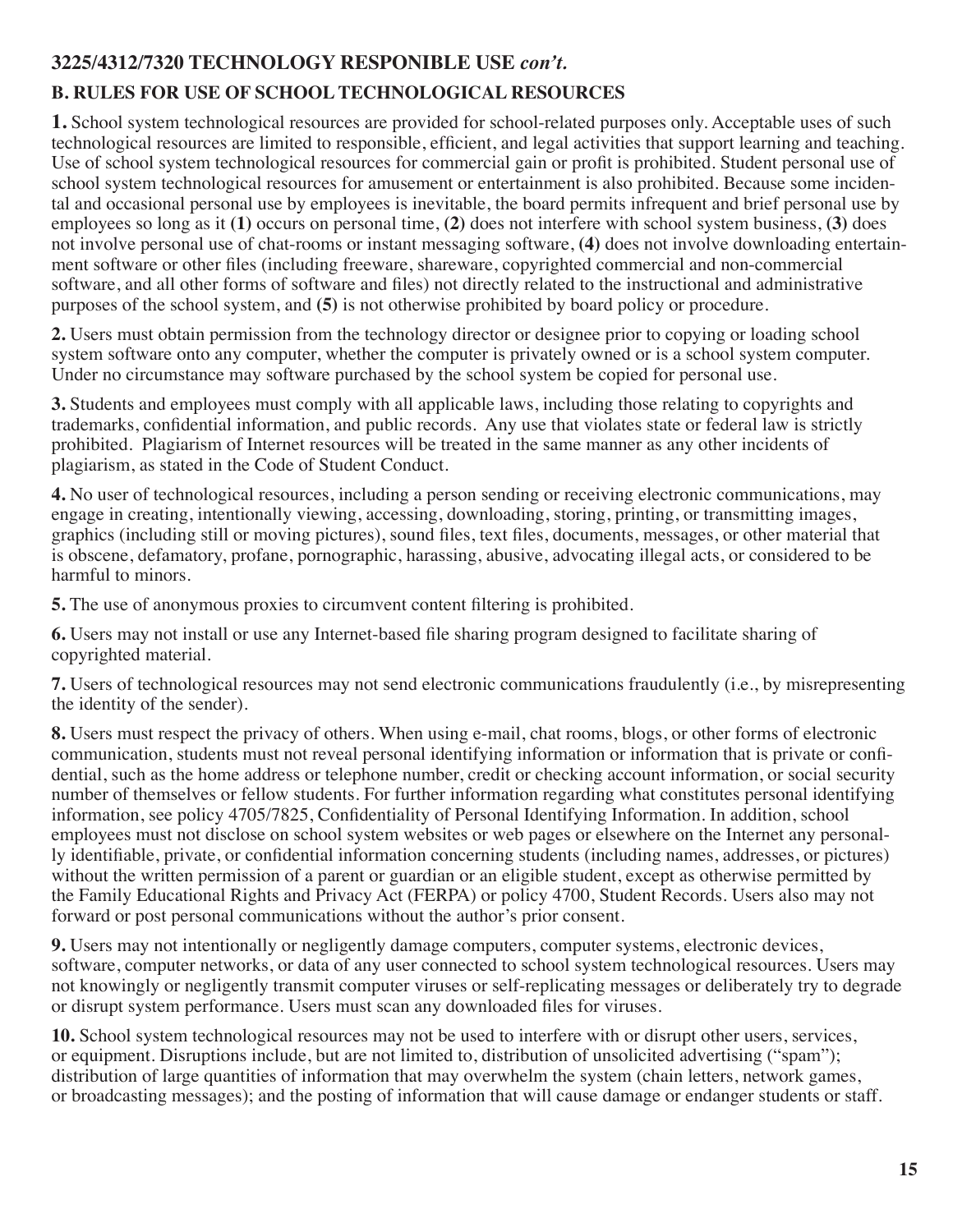## **B. RULES FOR USE OF SCHOOL TECHNOLOGICAL RESOURCES** *con't*

**11.** Users may not create or introduce games, network communications programs, or any foreign program or software onto any school system computer, electronic device, or network without the express permission of the technology director or designee. The use of such programs or software will be subject to any restrictions imposed by the technology director or designee. All software must be legally licensed by the user or the school system prior to loading onto school system equipment.

**12.** Users are prohibited from engaging in unauthorized or unlawful activities, such as "hacking" or using the computer network to gain or attempt to gain unauthorized or unlawful access to other computers, computer systems, or accounts.

**13.** Users are prohibited from using another individual's ID or password for any technological resource without permission from the individual. Students must also have permission from the teacher or other school official.

**14.** Users may not read, alter, change, block, execute, or delete files or communications belonging to another user without the owner's express prior permission.

**15.** Employees shall not use passwords or user IDs for any data system (e.g., the state student information and instructional improvement system applications, time-keeping software, etc.) for an unauthorized or improper purpose.

**16.** If a user identifies a security problem on a technological resource, he or she must immediately notify a system administrator. Users must not demonstrate the problem to other users. Any user identified as a security risk will be denied access.

**17.** Teachers shall make reasonable efforts to supervise students' use of the Internet during instructional time.

**18.** Views may be expressed on the Internet or other technological resources as representing the view of the school system or part of the school system only with prior approval by the superintendent or designee.

#### **C. RESTRICTED MATERIAL ON THE INTERNET**

The Internet and electronic communications offer fluid environments in which students may access or be exposed to materials and information from diverse and rapidly changing sources, including some that may be harmful to students. The board recognizes that it is impossible to predict with certainty what information on the Internet students may access or obtain. Nevertheless school system personnel shall take reasonable precautions to prevent students from accessing material and information that is obscene, pornographic, or otherwise harmful to minors, including violence, nudity, or graphic language that does not serve a legitimate pedagogical purpose. The superintendent shall ensure that technology protection measures are used as provided in policy 3226/4205, Internet Safety, and are disabled or minimized only when permitted by law and board policy. The board is not responsible for the content accessed by users who connect to the Internet via their personal mobile telephone technology (e.g., 3G, 4G service).

#### **D. PARENTAL CONSENT**

The board recognizes that parents of minors are responsible for setting and conveying the standards their children should follow when using media and information sources. Accordingly, before a student may independently access the Internet, the student's parent must be made aware of the possibility that the student could obtain access to inappropriate material while engaged in independent use of the Internet. The parent and student must consent to the student's independent access to the Internet and to monitoring of the student's Internet activity and e-mail communication by school personnel. In addition, in accordance with the board's goals and visions for technology, students may require accounts in third party systems for school related projects designed to assist students in mastering effective and proper online communications or to meet other educational goals. Parental permission will be obtained when necessary to create and manage such third party accounts.

#### **E. PRIVACY**

Students, employees, visitors, and other users have no expectation of privacy in anything they create, store, send, delete, receive, or display when using the school system's network, devices, Internet access, email system, or other technological resources owned or issued by the school system, whether the resources are used at school or elsewhere, and even if the use is for personal purposes. Users should not assume that files or communications created, transmitted, or displayed using school system technological resources or stored on servers or on the storage mediums of individual devices will be private. The school system may, without notice, **(1)** monitor, track, and/or log network access, communications, and use; **(2)** monitor and allocate fileserver space; and **(3)** access, review, copy, store, delete, or disclose the content of all user files, regardless of medium, the content of electronic mailboxes, and system outputs, such as printouts, for any lawful purpose. Such purposes may include, but are not limited to, maintaining system integrity, security, or functionality, ensuring compliance with board policy and applicable laws and regulations, protecting the school system from liability, and complying with public records requests. School system personnel shall monitor online activities of individuals who access the Internet via a school-owned device.

By using the school system's network, Internet access, email system, devices, or other technological resources, individuals consent to have that use monitored by authorized school system personnel as described in this policy.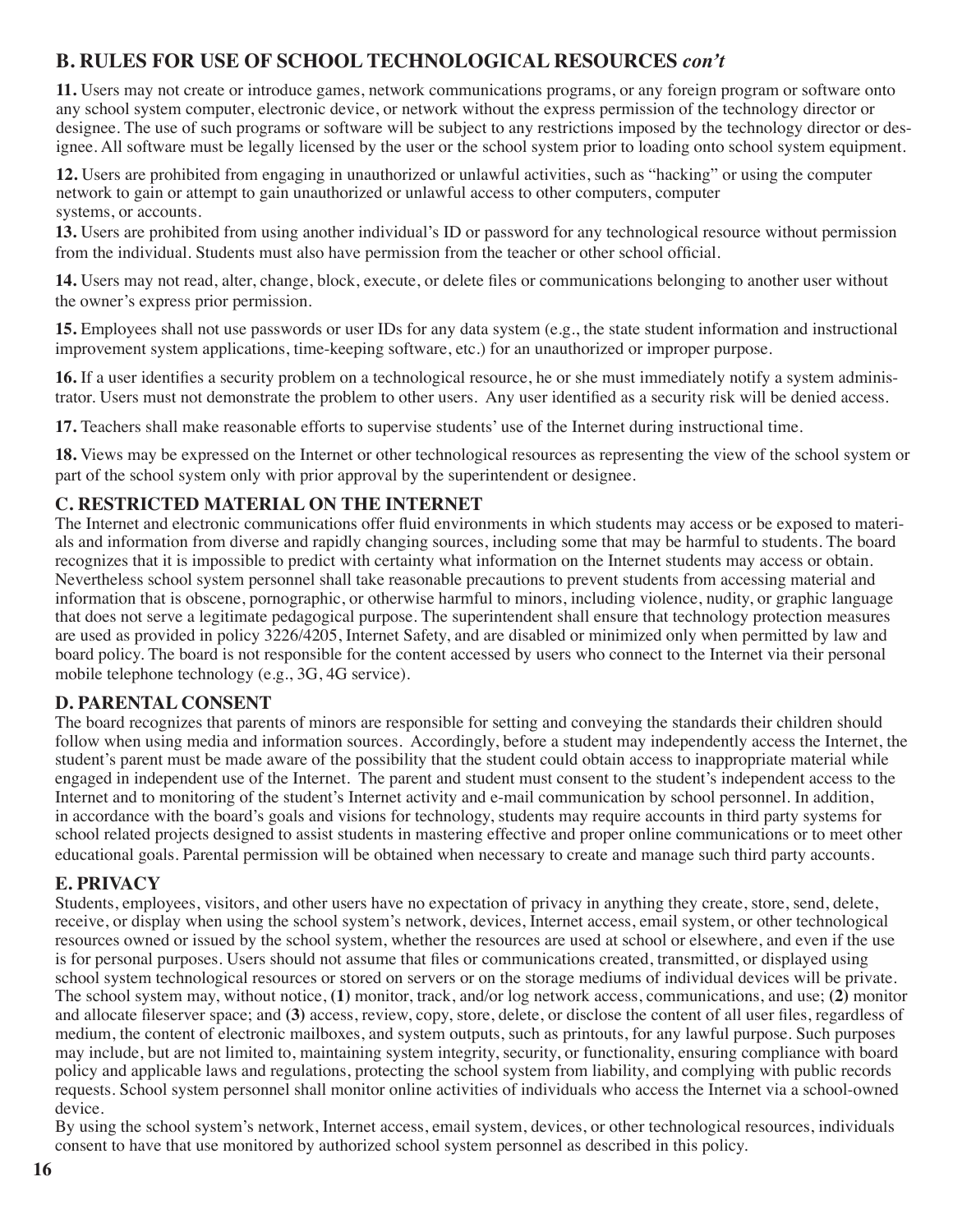#### **F. USE OF PERSONAL TECHNOLOGY ON SCHOOL SYSTEM PROPERTY**

Each principal may establish rules for his or her school site as to whether and how personal technology devices (including, but not limited to smart phones, tablets, laptops, etc.) may be used on campus. Students' devices are governed also by policy 4318, Use of Wireless Communication Devices. The school system assumes no responsibility for personal technology devices brought to school.

#### **G. PERSONAL WEBSITES**

The superintendent may use any means available to request the removal of personal websites that substantially disrupt the school environment or that utilize school system or individual school names, logos, or trademarks without permission.

 *1. Students* - Though school personnel generally do not monitor students' Internet activity conducted on non-school system devices during non-school hours, when the student's online behavior has a direct and immediate effect on school safety or maintaining order and discipline in the schools, the student may be disciplined in accordance with board policy (see the student behavior policies in the 4300 series).

 *2. Employees* - Employees' personal websites are subject to policy 7335, Employee Use of Social Media.

 *3. Volunteers* - Volunteers are to maintain an appropriate relationship with students at all times. Volunteers are encouraged to block students from viewing personal information on volunteer personal websites or online networking profiles in order to prevent the possibility that students could view materials that are not age-appropriate. An individual volunteer's relationship with the school system may be terminated if the volunteer engages in inappropriate online interaction with students.

#### **H. NO WARRANTIES**

The school system makes no warranties of any kind, whether express or implied, for the electronic information resources it is providing. The board will not be responsible for any damages suffered by users, including loss of data resulting from delays, non-delivery, service interruptions, or any other cause. The board will not be responsible for any claims, losses, damages, costs, or other obligations arising from the unauthorized use of school system electronic information resources. Use of any information obtained via the Internet is at the user's risk. The board specifically denies any responsibility for the accuracy or quality of information obtained through its service.

## **4335 CRIMINAL BEHAVIOR**

Criminal or other illegal behavior is prohibited. Any student who the principal reasonably believes has engaged in criminal behavior on school premises or at school activities will be subject to appropriate disciplinary action, as stated in applicable board policies, and also may be criminally prosecuted. School officials shall cooperate fully with any criminal investigation and prosecution. School officials shall independently investigate any criminal behavior that also violates school rules or board policy.

#### **A. STUDENTS CHARGED WITH OR CONVICTED OF CRIMINAL BEHAVIOR**

The superintendent and principal may take reasonable or legally required measures to preserve a safe, orderly environment when a student has been charged with or convicted of a serious crime, regardless of whether the alleged offense was committed on school grounds or was related to school activities. Depending upon the circumstances, including the nature of the crime or alleged crime, the child's age, and the publicity within the school community, reasonable or legally required efforts may include changing a student's classroom assignment or transferring the student to another school. Transfer to an alternative school may be made in accordance with the criteria established in policy 3470/4305, Alternative Learning Programs/ Schools. The student will continue to be provided with educational opportunities unless and until the student is found to have violated board policy or school rules and is suspended or expelled in accordance with procedures established in board policy.

#### **B. REPORTING CRIMINAL BEHAVIOR**

A school employee is permitted to report to law enforcement an assault by a student on a school employee. Principals or other supervisors shall not, by threats or in any other manner, intimidate, or attempt to intimidate the school employee from doing so.

Principals must immediately report to law enforcement the following acts when they have personal knowledge or actual notice from school personnel that such acts have occurred on school property, regardless of the age or grade of the perpetrator or victim: **(1)** assault resulting in serious personal injury; **(2)** sexual assault; **(3)** sexual offense; **(4)** rape; (5) kidnapping; **(6)** indecent liberties with a minor; **(7)** assault involving the use of a weapon; **(8)** possession of a firearm in violation of the law; **(9)** possession of a weapon in violation of the law; and **(10)** possession of a controlled substance in violation of the law. A principal who willfully fails to make a required report to law enforcement will be subject to disciplinary action, up to and including dismissal.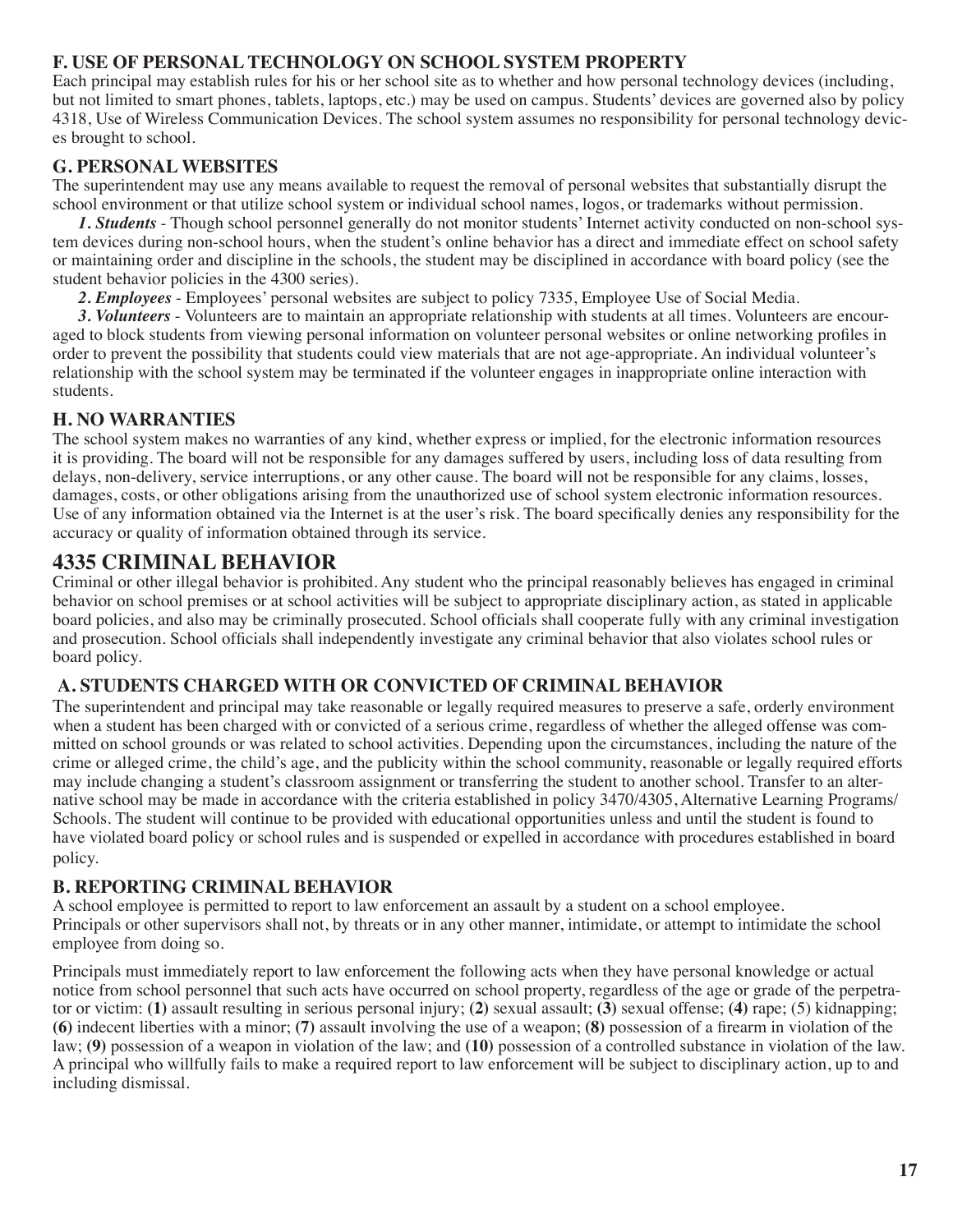## **4335 CRIMINAL BEHAVIOR** *con't.*

## **B. REPORTING CRIMINAL BEHAVIOR** *con't.*

If the principal reports a crime committed by a student with a disability, the principal must ensure that copies of the student's special education and disciplinary records are transmitted to the appropriate authorities for consideration, to the extent that transmission is permitted by law. Where necessary to comply with Family Educational Rights and Privacy Act (FERPA), the principal shall obtain the written consent of the parent or student (if the student is at least 18 years of age) before transmitting the records. If consent is refused, the records will not be transmitted unless pursuant to a subpoena, court order, or as otherwise authorized under FERPA and with proper notice to the parent as may be required by law.

The principal or designee shall notify the superintendent or designee in writing or by e-mail of any report made by the principal to law enforcement. Such notice must occur by the end of the workday in which the incident occurred, when reasonably possible, but not later than the end of the following workday. The superintendent must inform the board of any such reports at least twice a year. In addition, the principal or designee must notify the parents of students who are alleged to be victims of any reported offenses. *Certain crimes must be reported to the State Board of Education in accordance with State Board of Education Policy SSCH-000.*

## **4325 DRUGS AND ALCOLHOL**

Unauthorized or illegal drugs and alcohol are a threat to safe and orderly schools and will not be tolerated. The superintendent is responsible for ensuring that this policy is consistently applied throughout the school system.

## **A. PROHIBITED BEHAVIOR**

Students are prohibited from possessing, using, transmitting, selling, or being under the influence of any of the following substances:

- **1.** narcotic drugs;
- **2.** hallucinogenic drugs;
- **3.** amphetamines;
- **4.** barbiturates;
- **5.** marijuana;
- **6.** anabolic steroids or any other controlled substance;
- **7.** synthetic stimulants, such as MDPV and mephedrone (e.g., "bath salts"), and synthetic cannabinoids (e.g.,"Spice,""K2");
- **8.** any alcoholic beverage, malt beverage, fortified or unfortified wine, or other intoxicating liquor; or
- **9.** any chemicals, substances, or products procured or used with the intention of bringing about a state of exhilaration or euphoria or of otherwise altering the student's mood or behavior.

Students also are prohibited from possessing, using, transmitting, or selling drug paraphernalia or counterfeit (fake) drugs. Students may not participate in any way in the selling or transmitting of prohibited substances, regardless of whether the sale or transmission ultimately occurs on school property.

Possession or use of prescription and over-the-counter drugs is not in violation of this policy if such drugs are possessed and used in accordance with policy 6125, Administering Medicines to Students. The principal may authorize other lawful uses of substances that are otherwise prohibited by this policy, such as for approved school projects.

## **B. CONSEQUENCES**

As required by policy 4335, Criminal Behavior, the principal must report to the appropriate law enforcement agency any student who has used or possessed prohibited substances in violation of this policy.

The disciplinary consequences for violations of this policy shall be consistent with Section D of policy 4300, Student Behavior Policies. The superintendent or designee shall list in the Code of Student Conduct the specific range of consequences that may be imposed on a student for violations of this policy.

## **1740/4010 STUDENT AND PARENT GREIVANCE PRODECURE**

## **A. OPTIONS FOR RESOLVING COMPLAINTS**

The board strives to resolve concerns and complaints of students and parents whenever possible. To this end, the board has provided opportunities for students and parents to express their concerns through processes established in board policies. Policy 1742/5060, Responding to Complaints, identifies these different processes, including a mechanism for resolving complaints in an informal manner.

While the board encourages resolutions of complaints through informal means, it recognizes that, at times, a formal process may be necessary for certain types of complaints or if the informal process did not produce satisfactory results. This policy provides a complaint procedure that may be used as described below.

Any parent or student who has questions about the options for proceeding with a complaint or concern may contact the principal or superintendent for further information and copies of all applicable board policies.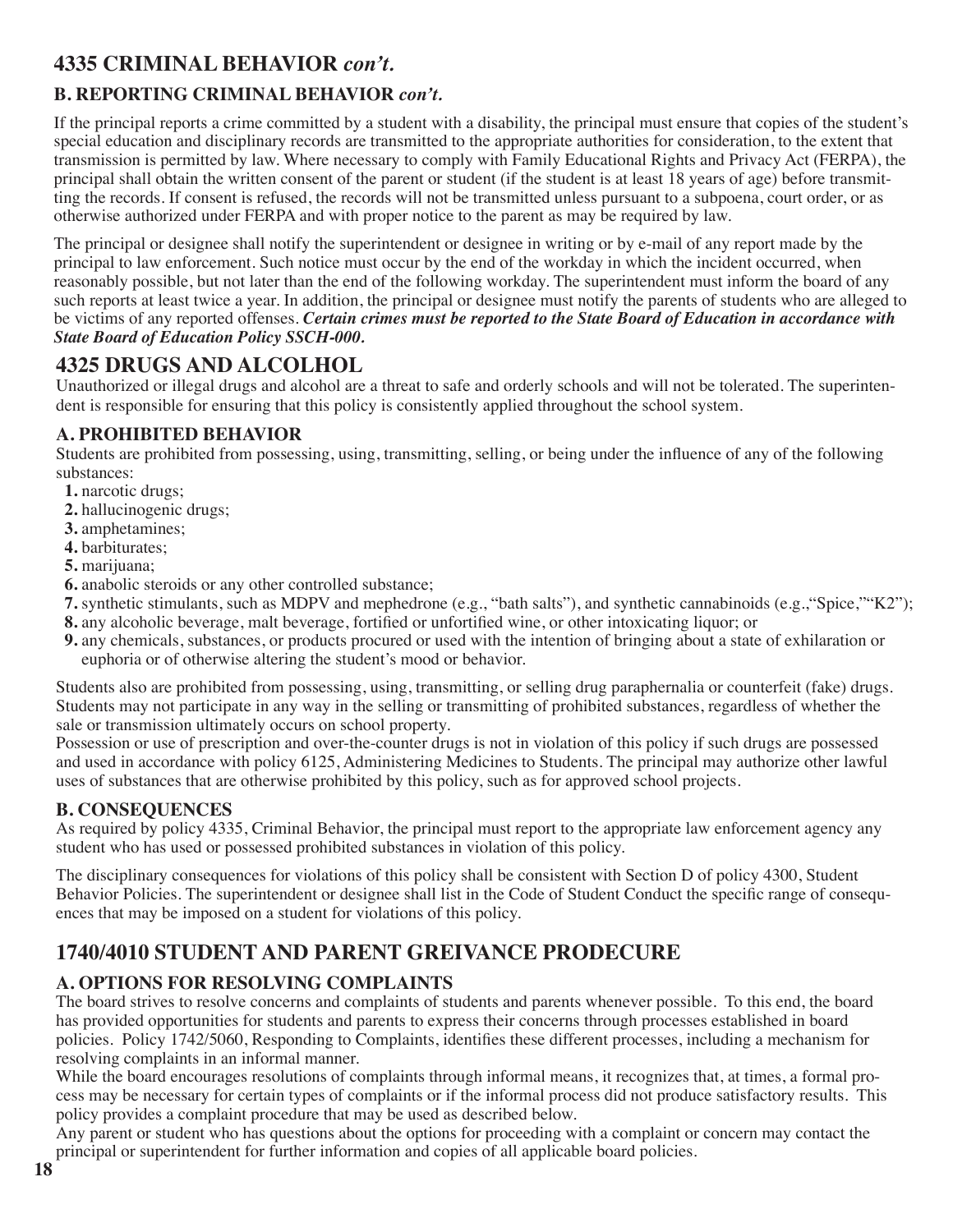## **1740/4010 STUDENT AND PARENT GREIVANCE PRODECURE** *con't*

## **B. DEFINITIONS**

**1. Days** - Days are working days, exclusive of Saturdays, Sundays, vacation days, or holidays, as set forth in the school calendar. In counting days, the first day will be the first full working day following the receipt of the grievance. After May 1, time limits will consist of all weekdays (Monday – Friday) so that the matter may be resolved before the close of the school term or as soon thereafter as possible.

**2. Final Administrative Decision** - A final administrative decision is a decision of a school employee from which no further appeal to a school administrator is available.

**3. Grievance** - A grievance is a formal complaint regarding specific decisions made by school personnel that alleges that such decisions have adversely affected the person making the complaint. A grievance includes, but is not limited to, circumstances such as when a student or parent believes that board policy or law has been misapplied, misinterpreted or violated. The term "grievance" does not include any matter for which the method of review is prescribed by law, for which there is a more specific board policy providing a process for addressing the concern, or upon which the board is without authority to act. Claims of discrimination, harassment or bullying must be processed under policy 1720/4015/7225, Discrimination, Harassment and Bullying Complaint Procedure.

**4. Grievant** - The grievant is the parent, student or group of parents or students submitting the grievance.

**5. Official** - The official is the school system employee hearing and responding to the grievant.

#### **C. TIMELINESS OF PROCESS**

The number of days indicated at each step of the grievance process should be considered a maximum, and every effort should be made to expedite the process.

Failure by the official at any step to communicate a decision within the specified time limit will permit the grievant to appeal the grievance to the next step unless the official has notified the grievant of the delay and the reason for the delay, such as the complexity of the investigation or report. The official shall make reasonable efforts to keep the grievant apprised of progress being made during any period of delay. Delays that interfere with the exercise of the grievant's legal rights are not permitted. Failure by the grievant at any step of the process to appeal a grievance to the next step within the specified time limit will be considered acceptance of the decision at the current step, unless the grievant has notified the official of a delay and the reason for the delay and the official has consented in writing to the delay.

#### **D. GENERAL REQUIREMENTS**

- **1.** No reprisals of any kind will be taken by the board or by an employee of the school system against any grievant or other student or employee because of his or her participation in a grievance filed and decided pursuant to this policy.
- **2.** All meetings and hearings conducted pursuant to this policy will be private.
- **3.** The board and school system officials will consider requests to hear grievances from a group of grievants, but the board and officials have the discretion to hear and respond to grievants individually.
- **4.** The grievant may have a representative, including an attorney, at any stage of the grievance. However, if the grievant intends to be represented by legal counsel, he or she must notify the appropriate school official in advance so that school personnel also will have the opportunity to be represented by legal counsel.
- **5.** The grievance may be voluntarily withdrawn at any time. Once a grievance is withdrawn it cannot be reopened. If at any time during the grievance process the grievant is granted the relief requested, the grievance will be terminated at that time.

## **E. PROCESS FOR GRIEVANCE**

#### *1. Filing a Grievance*

**a.** Whenever a student or parent or guardian believes that he or she has been adversely affected by a decision of a school employee, the student or parent or guardian may file a grievance as provided in this policy.

**b.** A grievance must be filed as soon as possible but no later than 30 days after disclosure or discovery of the facts giving rise to the grievance. For a grievance submitted after the 30 day period that claims a violation, misapplication or misinterpretation of state or federal law, the superintendent or designee shall determine whether the grievance will be investigated after considering factors such as the reason for the delay; the extent of the delay; the effect of the delay on the ability of the school system to investigate and respond to the complaint; and whether the investigation of the complaint is necessary to meet any legal obligations. However, students, parents and guardians should recognize that delays in filing a grievance may significantly impair the ability of the school system to investigate and respond effectively to such complaints.

**c.** A student or parent or guardian who has a grievance must provide the following information in writing to the principal: **(1)** the name of the school system employee or other individual whose decision or action is at issue; **(2)** the specific decision(s) or action(s) at issue; **(3)** any board policy, state or federal law, state or federal regulation, or State Board of Education policy or procedure that the parent or guardian or student believes has been misapplied, misinterpreted or violated; and **(4)**  the specific resolution desired. If there is not a specific decision or action at issue and no concern that state or federal law has been misapplied, misinterpreted or violated, then the procedure established in policy 1742/5060 is appropriate, and the principal shall address the concern following that policy.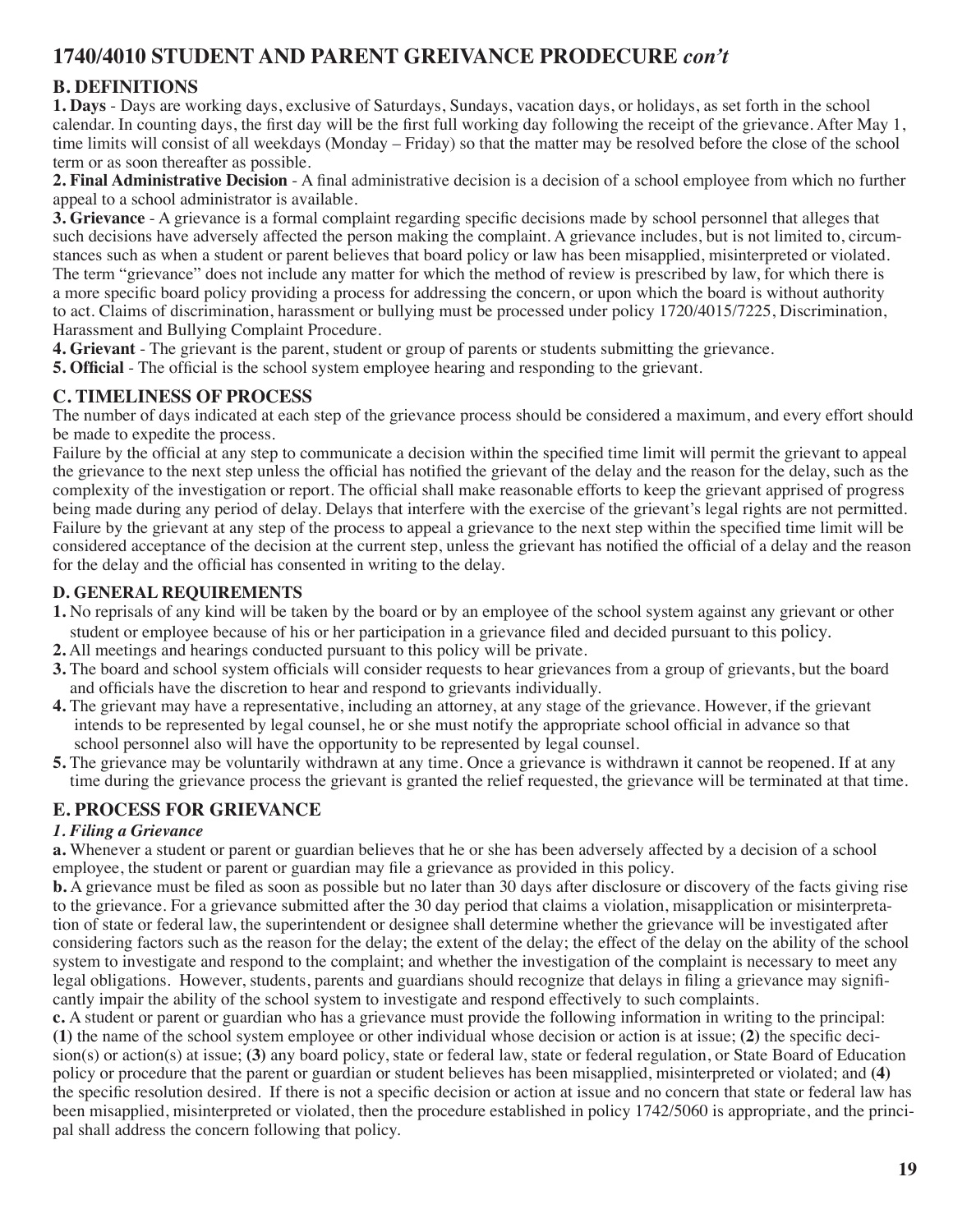## **1740/4010 STUDENT AND PARENT GREIVANCE PRODECURE con't.**

#### *1. Filing a Grievance con't.*

**d.** Even if the principal is the employee whose decision or action is at issue, the student must submit the grievance first to the principal in order for the principal to address the issue within the formal process. If, however, the grievance claims that a state or federal law has been misapplied, misinterpreted or violated, the student may submit the grievance directly to the superintendent or designee.

**e.** If a student wants to initiate a formal grievance regarding a decision by the superintendent that directly and specifically affects the student, the general process described in this policy will be used, except that the grievance will be submitted to the Executive Director of Human Resources, who shall forward the grievance to the board chairperson.

#### *2. Investigation*

**a.** The principal shall schedule and hold a meeting with the student and/or parent or guardian within five school days after the grievance has been filed with the principal. The student may be accompanied by a parent, legal guardian or other person who is in a position of loco parentis to the student.

**b.** The principal shall conduct any investigation of the facts necessary before rendering a decision.

#### *3. Response by Principal*

**a.** The principal shall provide a written response to the written grievance within five days of the meeting. The response will include the principal's decision regarding resolution of the grievance and the basis for the decision. In responding, the principal may not disclose information about other students or employees that is considered confidential by law.

**b.** A copy of the grievance and the principal's response will be filed with the superintendent.

#### *4. Response by Superintendent*

**a.** If the grievant is dissatisfied with the principal's decision, the grievant may appeal the decision to the superintendent. The appeal must be made in writing within five days of receiving the principal's decision.

**b.** The superintendent may review the written documents and respond or the superintendent may schedule and hold a conference with the grievant, principal and any other individuals the superintendent determines to be appropriate within five school days after receiving the appeal. The student may be accompanied by a parent, legal guardian or other person who is in a position of loco parentis to the student.

**c.** The superintendent shall provide a written response within 10 days after receiving the appeal. If the superintendent or designee determines that additional time is needed to develop the factual record, the grievance may be put on hold for 15 additional days (or longer if by mutual agreement) to allow time for investigation. In responding, the superintendent may not disclose information about other students or employees that is considered confidential by law.

#### *5. Appeal to the Board*

If the grievant has alleged a violation of a specified federal or state law, federal or state regulation, State Board of Education policy or procedure, or local board of education policy or procedure, the grievant will have the right to appeal a final administrative decision to the board of education (see subsection E.5.a, Mandatory Appeals, below). If a grievant has not alleged such specific violations, he or she may request a board hearing, which the board may grant at its discretion (see subsection E.5.b, Discretionary Appeals, below).

#### **a. Mandatory Appeals**

**1)** If the grievant is dissatisfied with the superintendent's response to his or her grievance and has alleged a violation of a specified federal or state law, federal or state regulation, State Board of Education policy or procedure, or local board of education policy or procedure, the grievant may appeal the decision to the board within 10 days of receiving the superintendent's response.

**2)** A hearing will be conducted pursuant to policy 2500, Hearings Before the Board.

**3)** The board will provide a final written decision within 30 days of receiving the appeal unless further investigation is

necessary or the hearing necessitates that more time be taken to respond.

#### **b. Discretionary Appeals**

**1)** If the grievant is dissatisfied with the superintendent's response to his or her grievance but has not alleged a violation of a specified federal or state law, federal or state regulation, State Board of Education policy or procedure, or local board of education policy or procedure, then within 10 days of receiving the superintendent's response, the grievant may submit to the superintendent a written request for a hearing before the board of education.

**2)** The chair and vice-chair of the board shall review the request and notify the grievant within 10 days from receipt of the request whether the board will grant a hearing. If the chair and vice-chair do not agree on whether to grant the request, a board hearing will be granted.

**3)** If a hearing is granted, the hearing will be conducted pursuant to policy 2500.

**4)** The board will provide a final written decision within 30 days of the decision to grant an appeal, unless further investigation is necessary or the hearing necessitates that more time be taken to respond.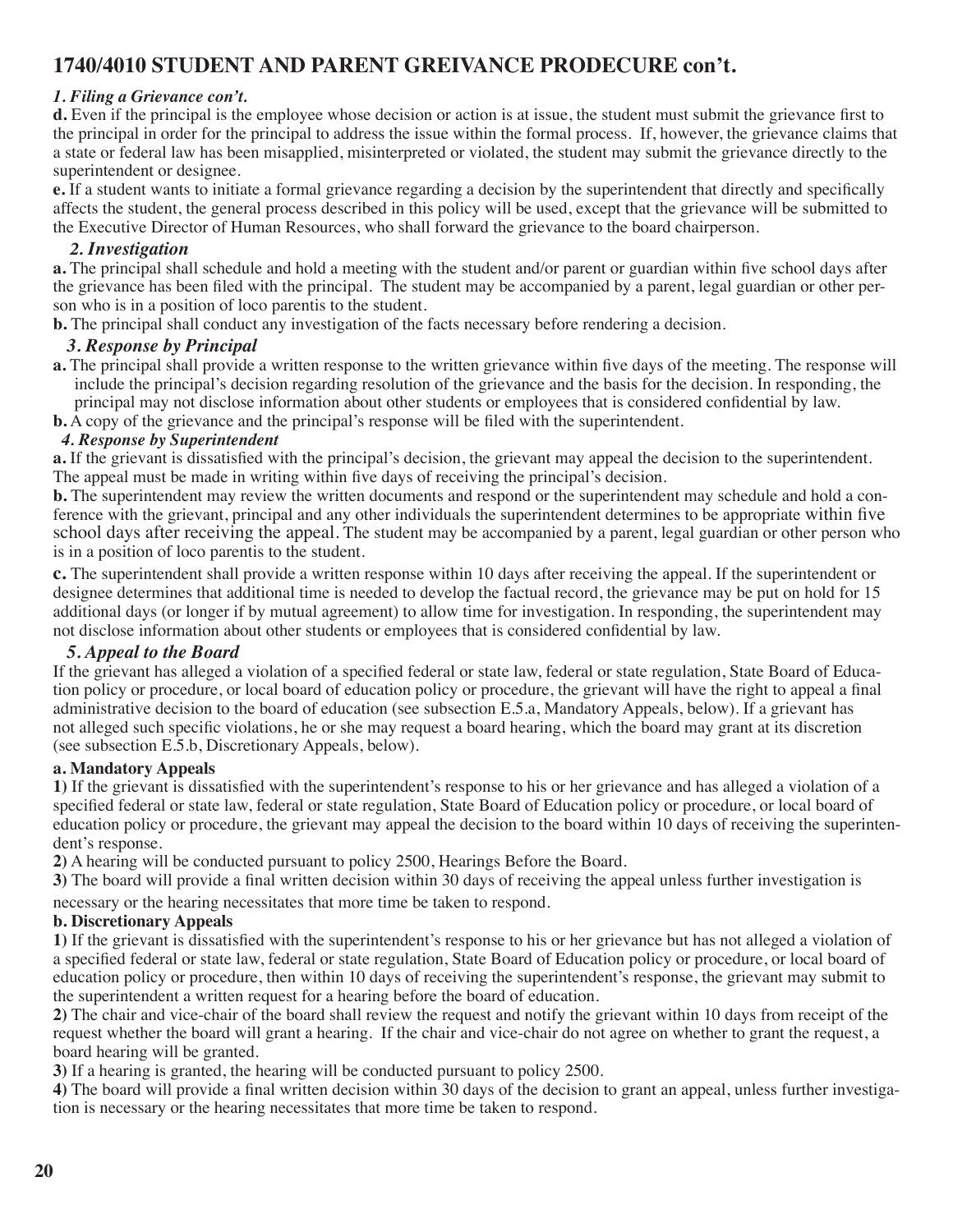## **1740/4010 STUDENT AND PARENT GREIVANCE PRODECURE con't.**

#### **F. NOTICE**

The superintendent or designee is responsible for providing effective notice to students, parents, and school system employees of the procedures for reporting and investigating grievances. The superintendent shall disseminate this policy to students at the beginning of each school year.

#### **G. RECORDS**

Appropriate records shall be maintained in accordance with state and federal law.



#### *Powers and Duties of the Principal (G.S. 115C-288)*

 To Discipline Students and to Assign Duties to Teachers with Regard to the Discipline, General Well-Being and Medical Care of Students--The Principal shall have authority to exercise discipline over the pupils of the school pursuant to policies adopted by the local Board of Education as prescribed by G.S. 115C-391(a). The Principal shall use reasonable force to discipline students and shall assign duties to teachers with regard to the general well-being and the medical care of students pursuant to the provisions of G.S. 115C-390 and 115C-307. The Principal may also suspend or dismiss pupils pursuant to provisions of G.S. 115C-391.

#### *Duties of Teachers (G.S. 115C-307 (a))*

 To Maintain Order and Discipline---It shall be the duty of all teachers, including student teachers and teacher assistants, when given authority over some part of the school program by the principal and supervising teacher, to maintain good order and discipline in their respective schools.

#### *School Personnel May Use Reasonable Force (G.S. 115C-390)*

 Except as restricted or prohibited by rules adopted by the local board of education, principals, teachers, substitute teachers, voluntary teachers, teacher assistants and student teachers in the public schools of this state may use reasonable force in the exercise of lawful authority to restrain or correct pupils and maintain order.

#### *North Carolina High School Athletic Association Eligibility Regulation*

 Any student subject to the NCHSAA eight-semester rule who (1) is convicted of a crime classified as a felony under North Carolina or federal law or (2) is adjudicated delinquent for an offense that would be a felony if committed by an adult is not eligible to participate in the North Carolina High School Athletic Association sports program.

**a)** A student transferring from one member school to another member school within the same LEA must sit out 365 days for athletic participation. The LEA may create criteria for immediate athletic eligibility for transfers within the LEA.

**b)** A student transferring from one member school in one LEA to another member school in a different LEA must sit out 365 days for athletic participation. Exceptions for immediate athletic eligibility for transfers from one LEA to a different LEA will be heard by a special NCHSAA transfer committee.

#### *School Calendars*

 School calendars are developed by a committee and approved by the Alamance-Burlington Board of Education. Since the Board has no way of predicting weather, mechanical failures, major epidemics of sickness, etc., the school calendar is subject to change after the school year begins. Parents and students should be aware of this fact when making vacation plans during the school year. The school system realizes that reservations, airline tickets and other arrangements must be made in advance, but it must reserve the right to change the school calendar whenever necessary to protect the integrity of the school year. School calendar guidelines are mandated by the State of North Carolina.

#### *Inspection of Student Records*

 School records contain attendance data, grading and promotion data, immunization data and other factual information deemed appropriate by the Board of Education. The parents of a student, or a student who is 18 years of age, may examine his/her records. The school principal should be contacted to arrange a time to review records.

#### *Students with Disabilities*

 The Alamance-Burlington School System mandates that every student receive a free and appropriate education. Some students may have physical or mental disabling conditions that substantially limit their ability to learn and participate in school activities. If a student or parent believes the student has a disability, the student's principal should be contacted. Further assistance can be obtained from the Chief Special Education Officer or the Chief Student Services Officer at 336- 570-6060.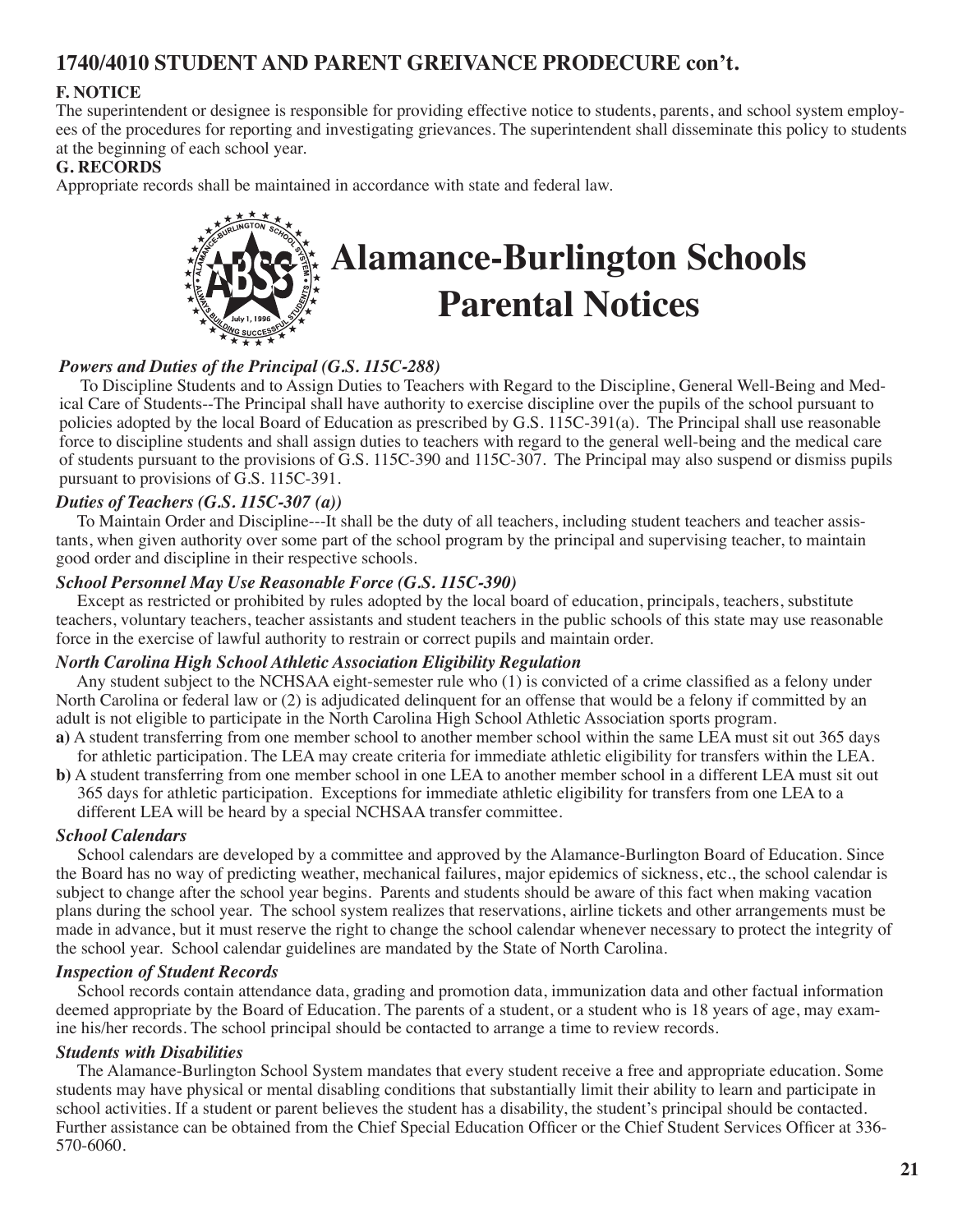#### *Students with Disabilities*

 The Alamance-Burlington School System mandates that every student receive a free and appropriate education. Some students may have physical or mental disabling conditions that substantially limit their ability to learn and participate in school activities. If a student or parent believes the student has a disability, the student's principal should be contacted. Further assistance can be obtained from the Chief Special Education Officer or the Chief Student Services Officer at 336- 570-6060.

#### *Health Curriculum*

 The state health curriculum, The Framework for Healthful Living Education/Healthy Youth Act of 2009, includes state guidelines for teaching abstinence and is available for review in the Administrative Offices on Vaughn Road. Parents interested in reading the Framework may contact the Deputy Superintendent of Student Learning at 336-570-6060 to arrange a time.

#### *Garrett's Law*

 Garrett's Law Senate Bill 444, referred to as "Garrett's Law" mandates at the beginning of every school year that local Boards of Education shall ensure that schools provide parents and guardians with information about meningoccal meningitis, influenza and Human Papillomavirus (HPV) and their vaccines. Additional information on the diseases and the vaccines can be found at https://www.immunize.nc.gov/schools/resourcesforschools.htm#GarrettsLaw

#### *Safe Surrender or Infant Abandonment Law*

 In July 2001, the North Carolina General Assembly passed the Safe Surrender or Infant Abandonment Law (G.S. 7B-500) that makes it legal for a parent to surrender an infant less than seven days old to a responsible adult without fear of criminal prosecution. For more information call the Safe Surrender Site @ 336-570-6777 or contact a school staff member.

#### *Health Requirements*

State law requires that every child entering in public schools in NC for the first time receive:

- **1.** A health assessment. The assessment must occur within 365 days prior to entering school. The parent/guardian is encouraged to provide a completed health assessment transmittal form from their medical provider on or before the child's first day of attendance. A parent/guardian has 30 calendar days from the first day of attendance to provide the required completed NC Health Transmittal Form. At the end of the 30th calendar day period, any child without this documentation shall be prohibited from attending school until such documentation is provided.
- **2.** Documentation of immunizations as required by North Carolina General Statutes (G.S. 130A-155). It is the parent's or guardian's responsibility to provide written proof of immunization within (30) calendar days from the first day of enrollment.

 The principal is required by law to exclude the child from school on the 31st day after enrollment until such documentation has been presented by the parent/guardian.

#### *Head Lice Control Procedures*

Students will not be allowed to stay in school if head lice are found in his/her hair.

 **a.** If lice are detected, the parent/guardian will be notified and written instructions will be given to the parent/guardian regarding the head lice procedure and treatment. **b.** If nits only are detected, the student will remain in school and written instructions regarding treatment and removal of nits will be sent home with the student.

 Upon return to school the student will be rechecked by the school nurse or trained school personnel. The student will not be readmitted to school if lice are detected. If nits are detected, the student will return to class and a "nits remain" letter will be sent home. Further monitoring may continue as needed. Absences will be excused no more than three consecutive calendar days per incidence. Students with repeated infestations will be referred to the school nurse/school social worker, who will determine appropriate interventions. In an effort to control this problem, parents should conduct periodic checks of their own students at home. The school should be notified if lice are found. Students must not share combs, caps, and other personal items.

#### *Dental Screenings*

 As part of the regular school preventive programs, the Public Health Dental Hygienist employed by the North Carolina Oral Health Section, Division of Public Health, will conduct dental screenings for all Kindergarten students. Students in other grades will be screened by the dental hygienist upon request by the school nurse. The screenings will be conducted using non-latex gloves, a flashlight, and a tongue depressor. A letter will be sent home to the parent(s) or guardian(s) of each child with findings. Parents who do not wish to have their child screened must send a written note to the child's teacher prior to the screening.

#### *Medication at School*

If a student needs to have prescription or non prescription medication at any time during the school day or during school activities the parent/guardian is responsible for bringing medication to and from the school site as well as presenting a medical provider completed Medication Authorization Form also signed by the parent. For any questions refer to the ABSS Medication Policy 6125 on the ABSS website.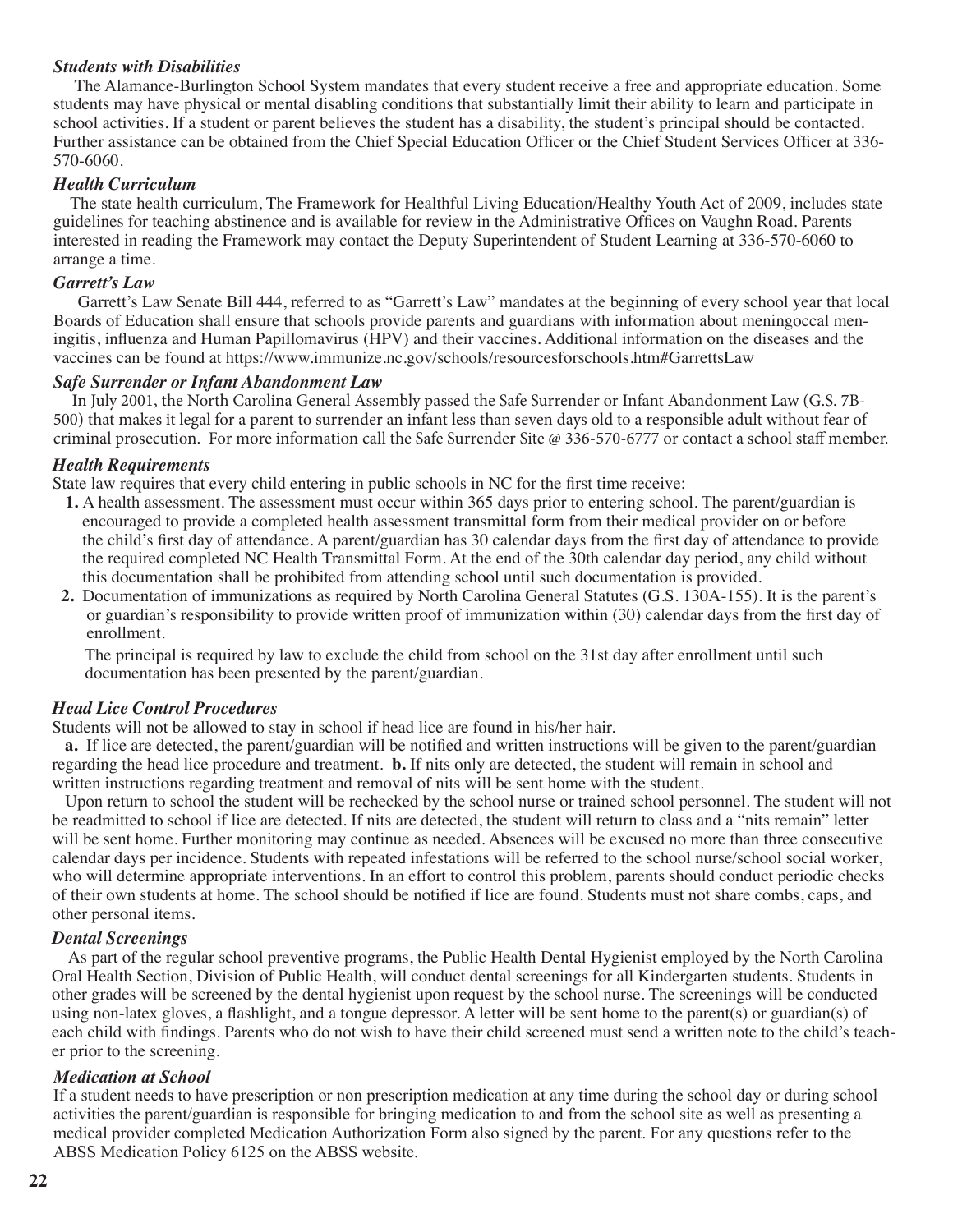#### *Annual School Health Screenings*

 Each year the Alamance-Burlington School System conducts student health screenings to better serve the students in Alamance County. Trained and certified staff members conduct hearing and vision screenings. Parent/guardians and or school staff may request a screening at any time. The screenings are performed at selected grade levels and parent/ guardians may contact their child's school for specific screening dates and times. Hearing screening is conducted for grades Pre K, K, 1, 3 & 5. Vision screening is conducted for grades 3, 5, and 7. Parent/guardians shall be notified in writing if a student fails a health screening and may need additional evaluation and/or follow up care. Blood pressure screening and Body Mass Index (BMI) may be conducted for special populations in the schools. Parents/guardians who do not wish to have their child screened must send a written note to the child's teacher prior to the screening.

#### *Student Transfer Information*

 All transfer requests, including alternative calendar schools, will be accepted from **April 1 through May 1** for the following year. The Alamance-Burlington Board of Education may revoke a student's transfer during the school year or deny a request to transfer based on absences, tardies or violation(s) of the system's Student Code of Conduct. For information regarding student athletes, refer to the new Alamance-Burlington School Board Policy 4150.C. Requests for Reassignment and 4150.E. Conditions for Reassignment or Transfer.

#### *Student Enrollment/Transfers/Change of Address*

 Students are assigned to schools based upon the addresses of their parents/legal guardians. Parents/legal guardians should keep their addresses and contact information up to date at the schools. If the parents/legal guardians move outside of the school zone and wish for their children to remain in their current schools, then they must contact the Office of School Assignment at 336-570-6060 within 15 calendar days of a residence change. Transfer requests for other reasons are accepted beginning on April 1 and must be submitted not later than May 1.

#### *Nondiscrimination in Enrollment*

 It is the ongoing policy of the Alamance-Burlington School System to practice nondiscriminatory procedures in registering and/or enrolling students in classes. All courses are open to every student without regard to sex, race, color, religion, national origin, or handicapping condition.

## *Free and Reduced Meal Benefits for Students*

## **A current USDA waiver allows our district to provide free breakfast and lunch to all students through the end of the 2021-2022 school year.**

## **We urge every family, regardless of income, to complete a USDA Lunch Application because doing so:**

Helps schools receive federal money for programs that support and impact all students

High School students can receive the following benefits plus many others from College Board:

Waived and/or reduced fees on exams (SAT, PSAT, ACT & AP)

Unlimited score reports to send to colleges

College application fees waived at participating colleges

#### *Accessing Public Benefits and Releasing Personally Identifiable Information to the North Carolina Medicaid Program*

The federal special education law, the Individuals with Disabilities Education Improvement Act 2004 (IDEA), specifies each State's obligation to develop agreements with non-educational public agencies to ensure that all services necessary to provide a free appropriate public education (FAPE) are provided to children with disabilities at no cost to the parent. This includes the State Medicaid agency. School districts are permitted to seek payment from public insurance programs (Medicaid) for some services provided at school. Under the Family Education Rights and Privacy Act (FERPA), your consent is required for the school system to release information about your child to the North Carolina Division of Medical Assistance **23**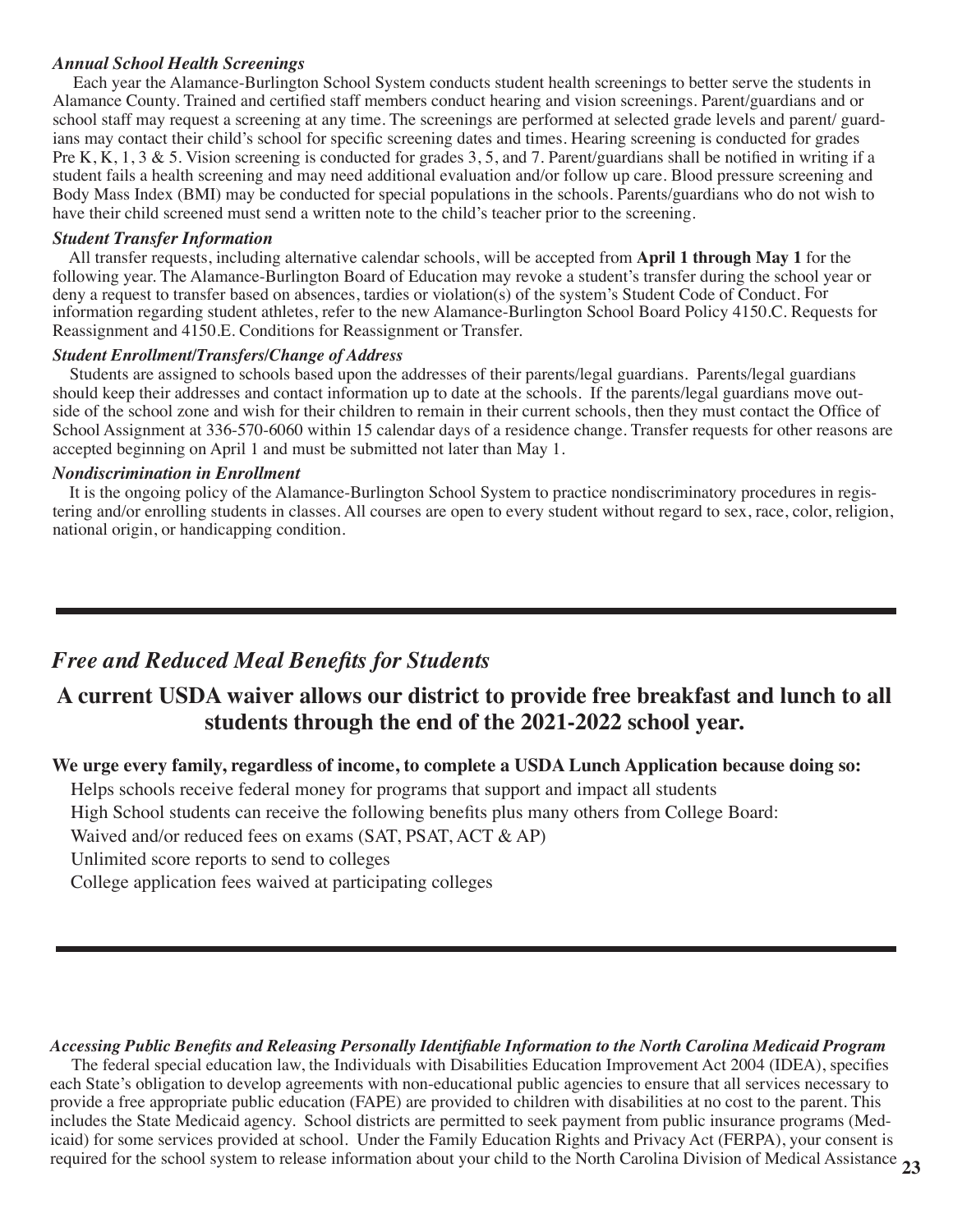continued - Accessing Public Benefits and Releasing Personally Identifiable Information to the North Carolina Medicaid Program required for the school system to release information about your child to the North Carolina Division of Medical Assistance Medicaid program in order to access your or your child's public benefits. You are entitled to have a copy of any information the school system releases to the state Medicaid program. The funds collected from Medicaid in this school system will be used to: Purchase updated evaluation materials, therapy materials and send therapists to trainings to further expand their skills in working with students receiving speech, occupational and physical therapies. If you have previously given consent for the Alamance Burlington School System to access your or your child's public insurance and to release information needed to\ access North Carolina Medicaid funding for services provided through your child's individualized education program (IEP), the school district may release:

 *√ Your child's name and Medicaid number -- √ Your child's date of birth*

 $\sqrt{Y}$  Your child's IEP documentation including evaluations  $-\sqrt{Y}$  The dates and times services are provided to your child's at school  *√ Reports of your child's progress, including therapist notes, progress notes and report cards*

 Your child will continue to receive all required IEP services at no cost to you. Reimbursed services provided by the Alamance Burlington School System Exceptional Children Program do not limit coverage, change eligibility, affect benefits, or count against visit or funding limits in Medicaid programs in which your child is enrolled. You may revoke your consent at any time. Revoking your parental consent does not change the school district's responsibility to provide all required IEP services at no cost.

You may ask questions about this program or revoke your consent at any time by contacting Stefanie Nance at 336-570-6130 ext 37820.

#### *Dropout Prevention/Driver's License Legislation*

 North Carolina has legislation reflecting a coordinated statewide effort to motivate and encourage students to complete their high school education. The law requires the revocation of the student's driving permit or license if the student does not maintain adequate academic progress or drops out of school. Adequate academic progress is defined as passing three (3) out of four (4) classes in a block schedule school. The law became effective August 1, 1998 and applies to all North Carolina students under the age of 18 who are eligible for a driving permit or license. Legislation requires a student to present a Driving Eligibility Certificate, issued by the school and good for 30 days, to the Department of Motor Vehicles to obtain a permit or license.

 The Driving Eligibility Certificate will only be issued to students making adequate academic progress. Students who do not meet the academic progress requirements will be reported to the Department of Motor Vehicles and their permit or license will be revoked. There is a provision for a request for a review of the student's situation based on hardship considerations. Students may regain academic eligibility at the end of each semester.

#### *Lose Control, Lose Your License Legislation*

 Students given an expulsion/suspension for more than 10 consecutive days for one of the three reasons listed below are subject to having their permit/license suspended for up to one calendar year.

- *√ The possession or sale of an alcoholic beverage or an illegal controlled substance on school property*
- $\sqrt{T}$  The possession or use on school property of a weapon or firearm that resulted in disciplinary action under G.S.115C-391 (d1) or that could have resulted in that disciplinary action if the conduct had occurred in a public school

#### *√ The physical assault on a teacher or other personnel on school property*

Students who are least 14 years old or who are rising  $8<sup>th</sup>$  graders are subject to this law. This law applies to all students, even to those exempted under Dropout Prevention/Driver's License Legislation. Unlike the Dropout Prevention/Driver's License Legislation law that ends when a student turns 18 years old, the "Lose Control" law does not stop at age 18 nor does it stop when the student graduates. Students who may lose their permit/license under this legislation may be eligible to regain the permit/license after a six-month period by displaying exemplary behavior in an alternative educational setting or having successfully completed a school district approved drug or alcohol treatment counseling program.

#### *Student Directory Information*

 The Alamance-Burlington Board of Education designates the following as directory information: student's name, participation in officially recognized school activities and sports, weight and height of members of athletic teams, dates of attendance, the most recent previous educational agency attended by the student, and eligibility for academic recognition. Each year the school system will publish a list of what is designated directory information that will be released publicly when the information is requested or needed. Parents, guardians or eligible students may refuse to allow the release of directory information by notifying the school in writing within (10) days of publication of this policy in the Student Code of Conduct.

**24** Student Code of Conduct. Pursuant to federal law, names, addresses and telephone listings of secondary school students shall be released to military recruiters and institutions of higher education upon request. Parents or eligible students may request that this information not be released without prior written consent by the parent or eligible student. Annually, parents and eligible students will be notified of the opportunity to make such a request. If the request is made, then the school system shall comply with the request and shall not release the name, address and telephone listing of the student without prior written consent. Parents, guardians or eligible students may make this request by notifying the school in writing within (10) days of publication of this policy in the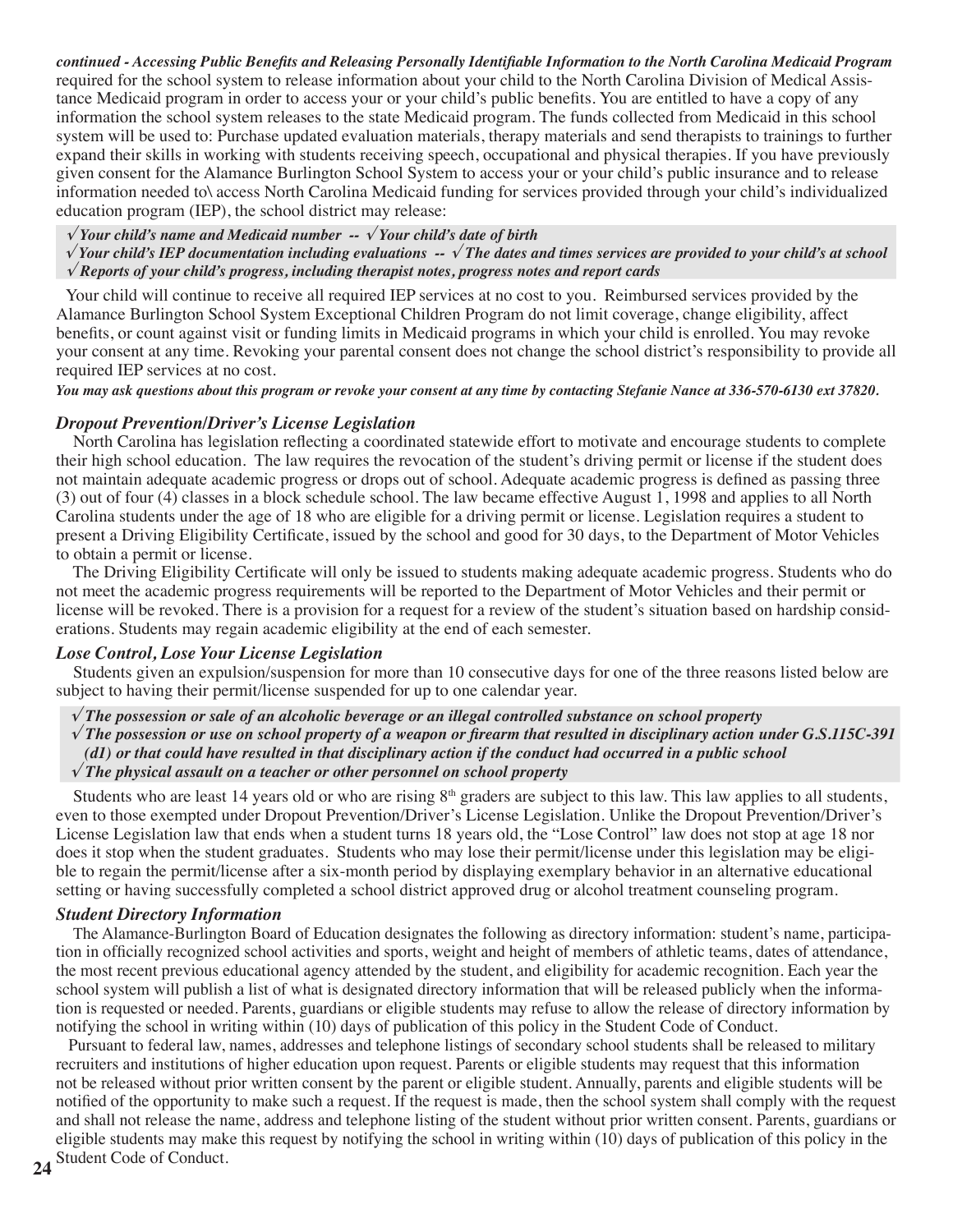#### **Rule 1: Noncompliance with Directives from Principals, Teachers and Other School Personnel Regarding Proper Cloth or Disposable Face Coverings**

Students are not permitted to wear bandanas, neck gaiter, or head wrap as a face covering. Only proper cloth or disposable face masks may be worn. Students who forget their masks will be provided one.

After two cumulative warnings, a third refusal to wear a mask will result in the disciplinary consequences for noncompliance.

Face coverings are not required to be worn by an individual who:

- Has an approved ABSS Face Covering Exemption Form on file;
- Is under 5 years of age;
- Is actively eating or drinking;

**Refer to Excerpt from StrongSchoolsNC Public School Toolkit \*(Subject to change) https://covid19.ncdhhs.gov/media/164/open**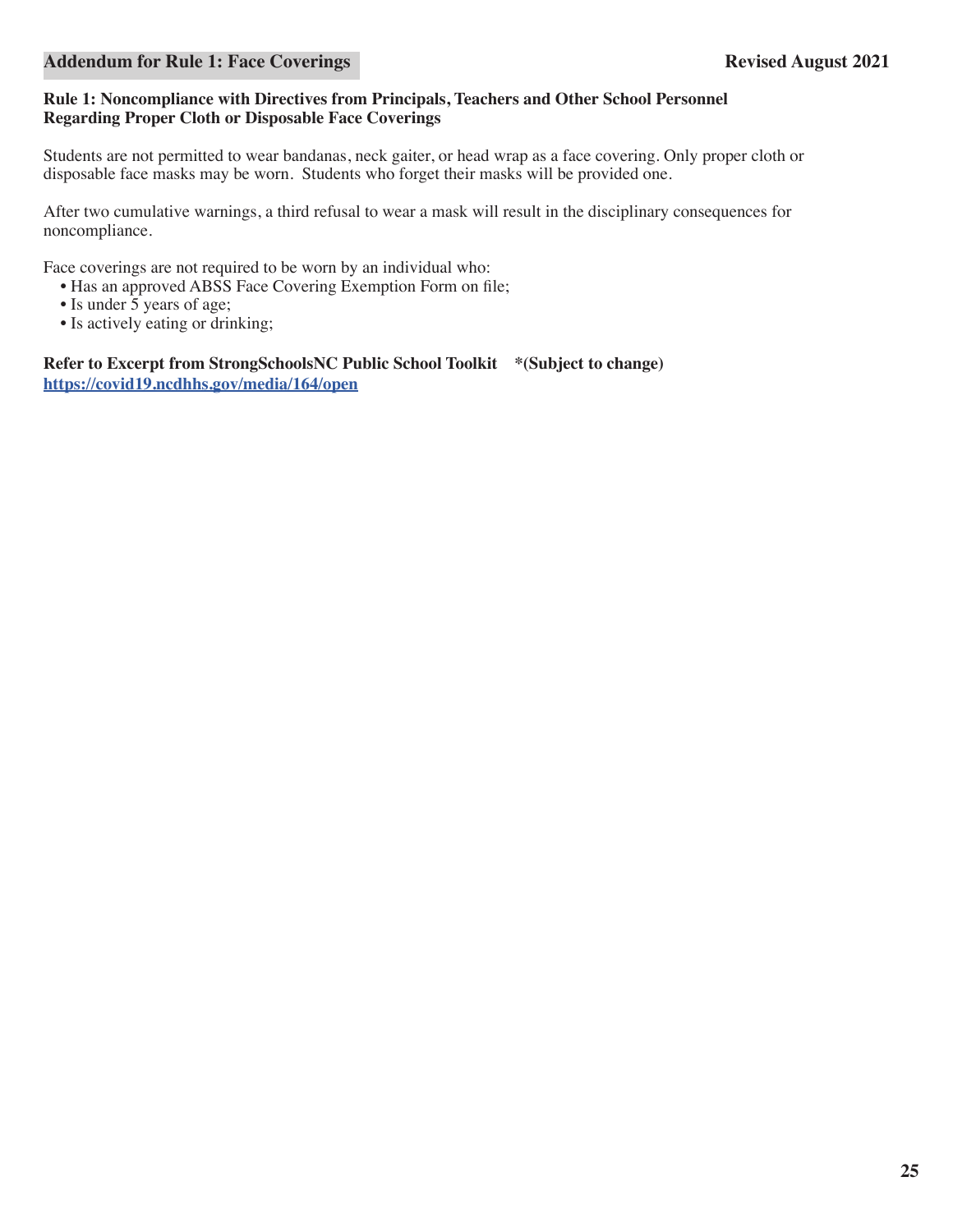**Dr. Angela Bost, Deputy Superintendent of Student Learning Alamance-Burlington School System 1712 Vaughn Road, Burlington, NC 27217 336.570.6060**

In compliance with federal laws, the Alamance-Burlington System administers all educational programs, employment activities and admissions without discrimination because of race, religion, national or ethnic origin, color, age, military service, disability, or gender, except where exemption is appropriate and allowed by law. Inquiries or complaints should be directed to: